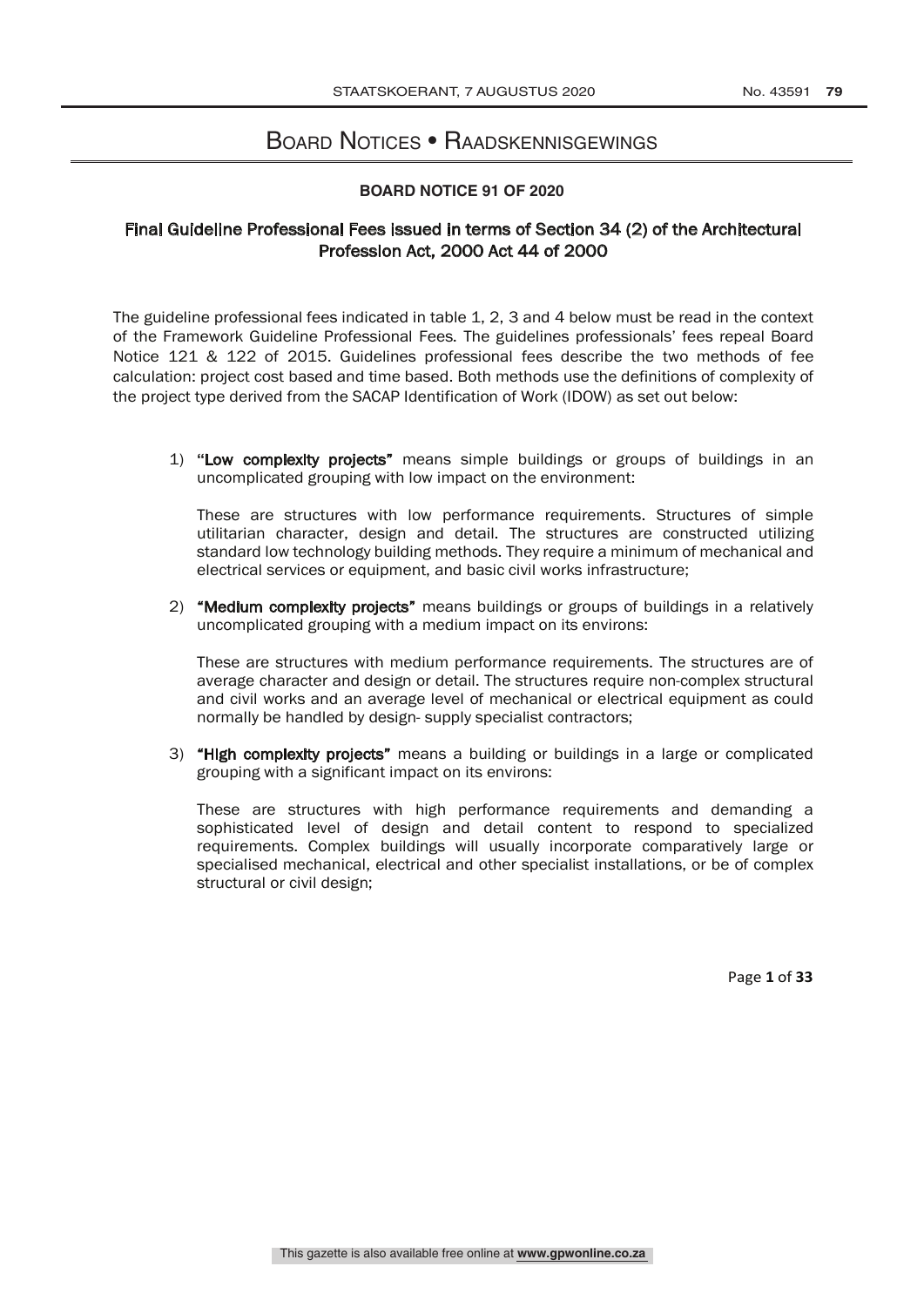## METHOD 1: Project Cost Based Fee

The project cost-based fee in Tables 1-3 is based on the full scope of standard services provided.

## Table 1: Low Complexity

| <b>LOW COMPLEXITY</b>  |                  |                  |                    |        |                     |  |
|------------------------|------------------|------------------|--------------------|--------|---------------------|--|
|                        |                  | Value of works   | <b>Primary Fee</b> |        | Plus, secondary fee |  |
| Cost<br><b>Bracket</b> | From             | To               |                    | Add %  | On balance over     |  |
|                        | A                | B                | $\mathsf{C}$       | D      | E                   |  |
| $\mathbf{1}$           | 1,00             | 200 000,00       | 14 400,00          | 11,20% | 1,00                |  |
| 2.                     | 200 001,00       | 650 000,00       | 36 799,89          | 10,80% | 200 001,00          |  |
| 3.                     | 650 001,00       | 2 000 000,00     | 85 399,78          | 9,60%  | 650 001,00          |  |
| 4.                     | 2 000 001,00     | 4 000 000,00     | 214 999,68         | 8,40%  | 2 000 001,00        |  |
| 5.                     | 4 000 001,00     | 6 500 000,00     | 382 999,60         | 8,00%  | 4 000 001,00        |  |
| 6.                     | 6 500 001,00     | 13 000 000,00    | 582 999,52         | 7,60%  | 6 500 001,00        |  |
| 7.                     | 13 000 001,00    | 40 000 000,00    | 1076999,44         | 7,20%  | 13 000 001,00       |  |
| 8.                     | 40 000 001,00    | 130 000 000,00   | 3 020 999,37       | 6,80%  | 40 000 001,00       |  |
| 9.                     | 130 000 001,00   | 260 000 000,00   | 9 140 999,30       | 6,60%  | 130 000 001,00      |  |
| 10.                    | 260 000 001,00   | 520 000 000,00   | 17 720 999,24      | 6,40%  | 260 000 001,00      |  |
| 11.                    | 520 000 001,00   | 1 040 000 000,00 | 34 360 999,17      | 6,20%  | 520 000 001,00      |  |
| 12.                    | 1 040 000 001,00 |                  | 66 600 999,11      | 6,00%  | 1 040 000 001,00    |  |

## Table 2: Medium Complexity

| <b>MEDIUM COMPLEXITY</b> |                  |                    |                     |        |                  |
|--------------------------|------------------|--------------------|---------------------|--------|------------------|
|                          | Value of works   | <b>Primary Fee</b> | Plus, secondary fee |        |                  |
| Cost<br><b>Bracket</b>   | From<br>To       |                    |                     | Add %  | On balance over  |
|                          | $\overline{A}$   | B                  | C                   | D      | E                |
| 1.                       | 1,00             | 200 000,00         | 18 173,66           | 14,14% | 1,00             |
| 2.                       | 200 001,00       | 650 000,00         | 46 443,65           | 13,63% | 200 001,00       |
| 3.                       | 650 001,00       | 2 000 000,00       | 107 779,60          | 12,12% | 650 001,00       |
| 4.                       | 2 000 001,00     | 4 000 000,00       | 271 342,39          | 10,60% | 2 000 001,00     |
| 5.                       | 4 000 001,00     | 6 500 000,00       | 483 368,27          | 10,10% | 4 000 001,00     |
| 6.                       | 6 500 001,00     | 13 000 000,00      | 735 780,06          | 9,59%  | 6 500 001,00     |
| 7.                       | 13 000 001,00    | 40 000 000,00      | 1 359 237,34        | 9,09%  | 13 000 001,00    |
| 8.                       | 40 000 001,00    | 130 000 000,00     | 3 812 680,86        | 8,58%  | 40 000 001,00    |
| 9.                       | 130 000 001,00   | 260 000 000,00     | 11 536 484,71       | 8,33%  | 130 000 001,00   |
| 10.                      | 260 000 001,00   | 520 000 000,00     | 22 364 954,85       | 8,08%  | 260 000 001,00   |
| 11.                      | 520 000 001,00   | 1 040 000 000,00   | 43 365 624,30       | 7,82%  | 520 000 001,00   |
| 12.                      | 1 040 000 001,00 |                    | 84 054 421,44       | 7,57%  | 1 040 000 001,00 |

Page **2** of **33**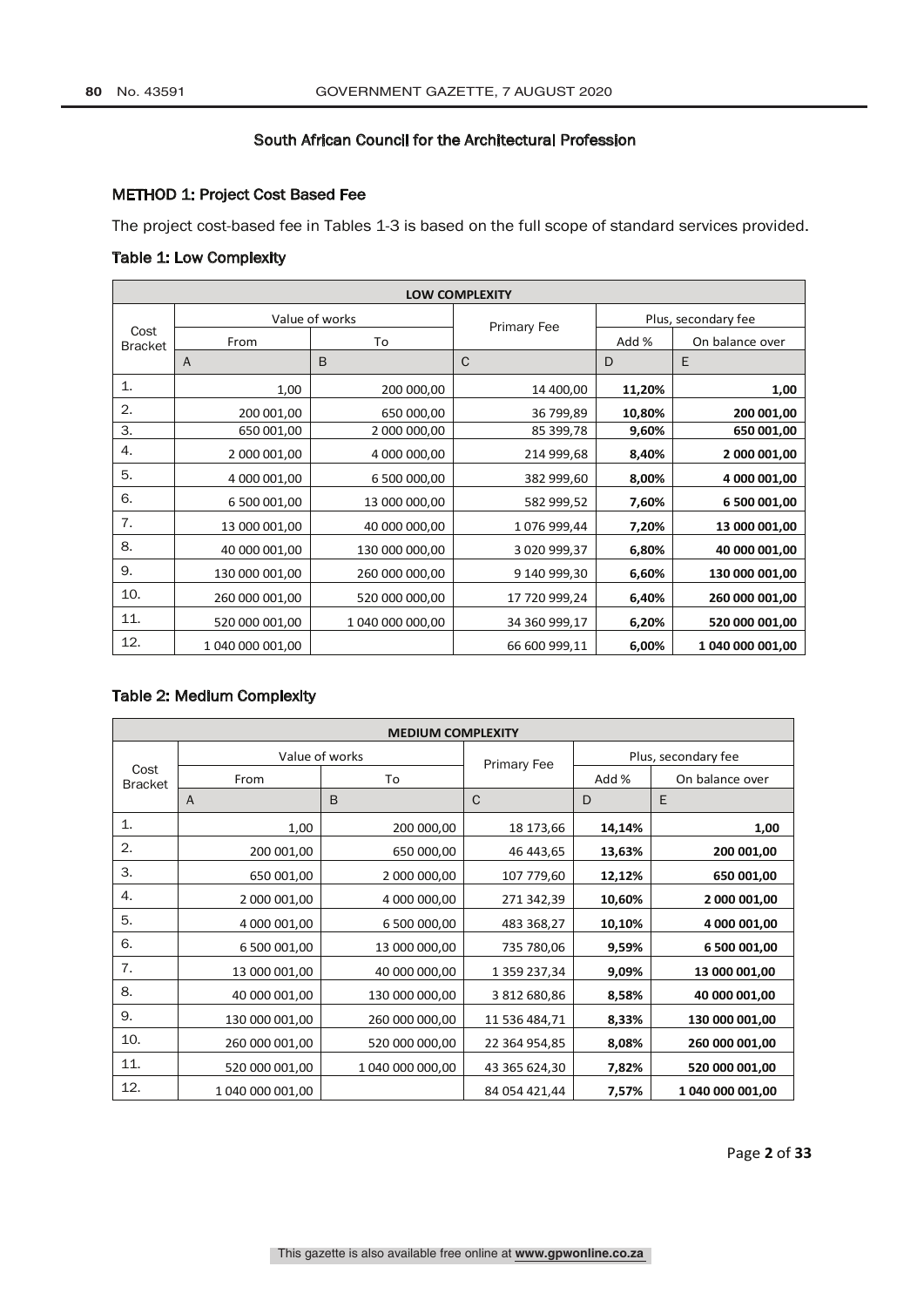## Table 3: High Complexity

|                        | <b>HIGH COMPLEXITY</b> |                    |               |                     |                  |  |
|------------------------|------------------------|--------------------|---------------|---------------------|------------------|--|
|                        | Value of works         | <b>Primary Fee</b> |               | Plus, secondary fee |                  |  |
| Cost<br><b>Bracket</b> | From                   | To                 |               | Add %               | On balance over  |  |
|                        | A                      | B                  | $\mathsf{C}$  | D                   | E                |  |
| $\mathbf{1}$           | 1,00                   | 200 000,00         | 21 600,00     | 16,80%              | 1,00             |  |
| 2.                     | 200 001,00             | 650 000,00         | 55 199,83     | 16,20%              | 200 001,00       |  |
| 3.                     | 650 001,00             | 2 000 000,00       | 128 099,67    | 14,40%              | 650 001,00       |  |
| 4.                     | 2 000 001,00           | 4 000 000,00       | 322 499,53    | 12,60%              | 2 000 001,00     |  |
| 5.                     | 4 000 001,00           | 6 500 000,00       | 574 499,40    | 12,00%              | 4 000 001,00     |  |
| 6.                     | 6 500 001,00           | 13 000 000,00      | 874 499,28    | 11,40%              | 6 500 001,00     |  |
| 7.                     | 13 000 001,00          | 40 000 000,00      | 1615499,17    | 10,80%              | 13 000 001,00    |  |
| 8.                     | 40 000 001,00          | 130 000 000,00     | 4 531 499,06  | 10,20%              | 40 000 001,00    |  |
| 9.                     | 130 000 001,00         | 260 000 000,00     | 13 711 498,96 | 9,90%               | 130 000 001,00   |  |
| 10.                    | 260 000 001,00         | 520 000 000,00     | 26 581 498,86 | 9,60%               | 260 000 001,00   |  |
| 11.                    | 520 000 001,00         | 1 040 000 000,00   | 51 541 498,76 | 9,30%               | 520 000 001,00   |  |
| 12.                    | 1 040 000 001,00       |                    | 99 901 498,67 | 9,00%               | 1 040 000 001,00 |  |

## Method of Fee Calculation

- Primary Fee (C) for applicable Cost Bracket of Value of Works.
- Secondary Fee (D) for applicable Cost Bracket of Value of Works.
- Calculated as (Applicable Value of Works minus Column E) x % in terms of Column D.

| Complexity       | Low Complexity                         | <b>Medium Complexity</b>                | <b>High Complexity</b>                  |
|------------------|----------------------------------------|-----------------------------------------|-----------------------------------------|
| Value of Works   | R 3 000 000                            | R 3 000 000                             | R 3 000 000                             |
| Primary Fee      | R214 999.68                            | R271 342.39                             | R 322 499,53                            |
|                  | (R 3 000 000 - R 2 000 001) x<br>8.40% | (R 3 000 000 - R 2 000 001) x<br>10.60% | (R 3 000 000 - R 2 000 001) x<br>12.60% |
| Secondary Fee    | R 999 999 x 8.40%                      | R 999 999 x 10.60%                      | R 999 999 x 12.60%                      |
|                  | R 83 999,92                            | R 105 999,89                            | R 125 999,89                            |
|                  | Primary Fee + Secondary Fee            | Primary Fee + Secondary Fee             | Primary Fee + Secondary Fee             |
| Professional Fee | R214 999.68+ R83 999.92                | R 271342.39+ R 105999.89                | R 322 499.53 + R 125 999.87             |
|                  | R 298 999.60                           | R 377 642.28                            | R 448 499.40                            |

Example: Fee Calculations – From tables above.

Page **3** of **33**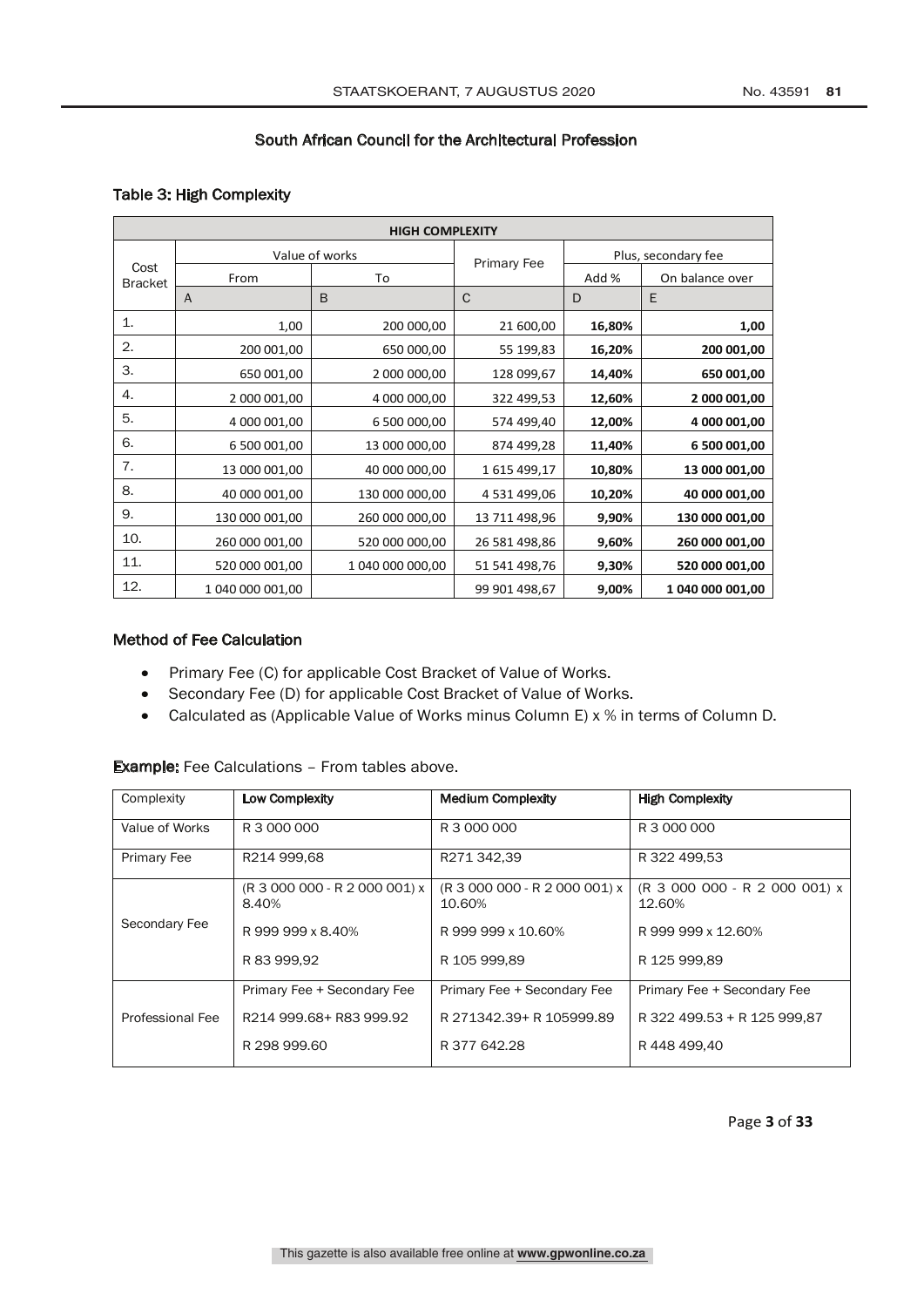#### METHOD 2: Time Based Fee

Description – Estimate the number of hours needed to carry out the agreed scope of work using the table below and the preferred method.

#### Table 4: Hourly Rates Table

| Principal /<br>Staff              | Experience/<br><b>Work Context</b>                                                                                                                                                                                 | Rate Per Hour (excluding<br>VAT)                                           | Rate Per Hour (excluding<br>VAT)                        | Rate Per Hour (excluding<br>VAT)                                    |
|-----------------------------------|--------------------------------------------------------------------------------------------------------------------------------------------------------------------------------------------------------------------|----------------------------------------------------------------------------|---------------------------------------------------------|---------------------------------------------------------------------|
| Category                          |                                                                                                                                                                                                                    | Method 1 - Gross Annual<br>Remuneration                                    | Method 2 - Guideline Rate<br><b>Calculated by SACAP</b> | Method 3 - DPSA Hourly<br>Fee<br>Rates<br>for<br><b>Consultants</b> |
| 1.<br>Principal;<br>&<br>Partners | Specialist                                                                                                                                                                                                         | 22.5% per R100.00 or part<br>thereof of total annual cost<br>of employment | R2520                                                   | Commensurate<br>with<br>Level 14, 15 and 16<br>salary bands         |
| Equity<br><b>Holders</b>          | >10<br>years'<br>experience                                                                                                                                                                                        | 20% per R 100.00 or part<br>thereof of total annual cost<br>of employment  | R2025                                                   | Commensurate<br>with<br>Level 14 and 15 salary<br>bands             |
|                                   | ~10<br>years'<br>experience                                                                                                                                                                                        | 18.5% per R100.00 or part<br>thereof of total annual cost<br>of employment | R 1515                                                  | Commensurate<br>with<br>Level 12, 13, 14 salary<br>bands.           |
| Salaried<br>2a.<br>Staff          | Associates and<br>managers                                                                                                                                                                                         | 17.5% per R100.00 or part<br>thereof of total annual cost<br>of employment | R 1080                                                  | Commensurate<br>with<br>Level 11, 12, 13 salary<br>bands            |
| Salaried<br>2b.<br>Staff          | Registered<br>architectural<br>professionals<br>performing<br>work<br>of<br>an<br>architectural<br>nature<br>and<br>carrying<br>direct<br>responsibilities<br>activities<br>for<br>related<br>to<br>- a<br>project | 16.5% per R100.00 or part<br>thereof of total annual cost<br>of employment | R 730                                                   | Commensurate<br>with<br>Level 9, 10, 11, 12 salary<br>bands         |
| Salaried<br>2c.<br>Staff          | Registered<br>architectural<br>professionals<br>performing<br>of<br>work<br>an<br>architectural<br>nature<br>under<br>direction<br>and<br>control.                                                                 | 15% per R 100.00 or part<br>thereof of total annual cost<br>of employment  | R 435                                                   | Commensurate<br>with<br>Level 7, 8, 9, 10 salary<br>bands           |
| 2d.<br>Salaried<br>Staff          | Staff<br>performing<br>work<br>under<br>direction<br>and<br>control<br>to<br>support<br>architectural<br>work outputs                                                                                              | 12.5% per R100.00 or part<br>thereof of total annual cost<br>of employment | R 310                                                   | Commensurate<br>with<br>Level 6, 7, 8 salary bands                  |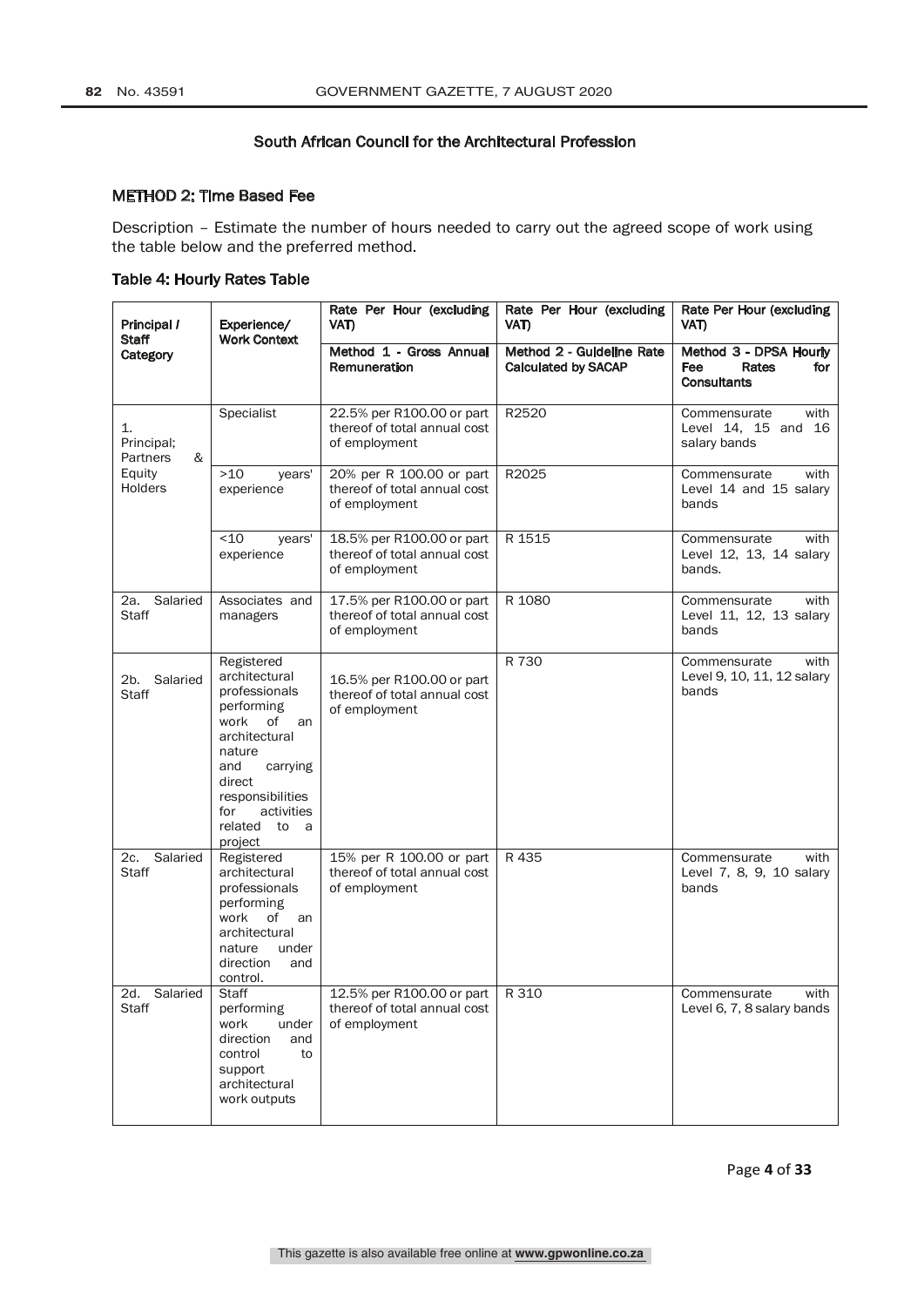## Guidelines of reimbursement of expenses

| <b>Disbursement Expense Item</b>                                                                                    | <b>Guiding Principle for disbursements expenses</b>                                                                                                                                                                                                                                                                                                            |
|---------------------------------------------------------------------------------------------------------------------|----------------------------------------------------------------------------------------------------------------------------------------------------------------------------------------------------------------------------------------------------------------------------------------------------------------------------------------------------------------|
| Specialised Professional and other services                                                                         |                                                                                                                                                                                                                                                                                                                                                                |
| Payments made on behalf of client for fees and<br>other charges for specialized professional and<br>other services. | At cost plus, a minimum of 10% for attendance<br>where a project cost-based fee applies and/or<br>where there is no time-based reimbursement for<br>attendance.                                                                                                                                                                                                |
| <b>Travel</b>                                                                                                       |                                                                                                                                                                                                                                                                                                                                                                |
| <b>Travel time</b>                                                                                                  | For a time-based fee, rates issued by the<br>Department of Public Works, or similar.                                                                                                                                                                                                                                                                           |
|                                                                                                                     | For a project cost-based fee, 100% of hourly<br>rate for travel greater than 30 minutes and<br>50km per trip (being 1 hours and 100km per<br>return trip) or as negotiated between the client<br>and the architectural professional.                                                                                                                           |
| <b>Travel mileage</b>                                                                                               | Rates for reimbursable expenses issued by the<br>National Department of Public Works and<br>Infrastructure, or the disbursement tariffs<br>by the National Department of<br>issued<br>Transport, or employee guidelines issued by<br>the South African Revenue Services, or the<br>vehicle rates calculator of the Automobile<br>Association (AA), or similar. |
| Parking<br>Toll fees<br>Car hire<br>Airfare<br>Train<br><b>Bus</b><br>Taxi                                          | At cost                                                                                                                                                                                                                                                                                                                                                        |
| Substance                                                                                                           |                                                                                                                                                                                                                                                                                                                                                                |
| Accommodation                                                                                                       | At cost, as per the standard prescribed by the<br>client, at least a 3 stars hotel/lodge                                                                                                                                                                                                                                                                       |
| Subsistence allowance<br>Special daily allowance                                                                    | Rates for Reimbursable Expenses' issued by<br>the National Department of Public Works and<br>Infrastructure, or the disbursement tariffs<br>issued by the                                                                                                                                                                                                      |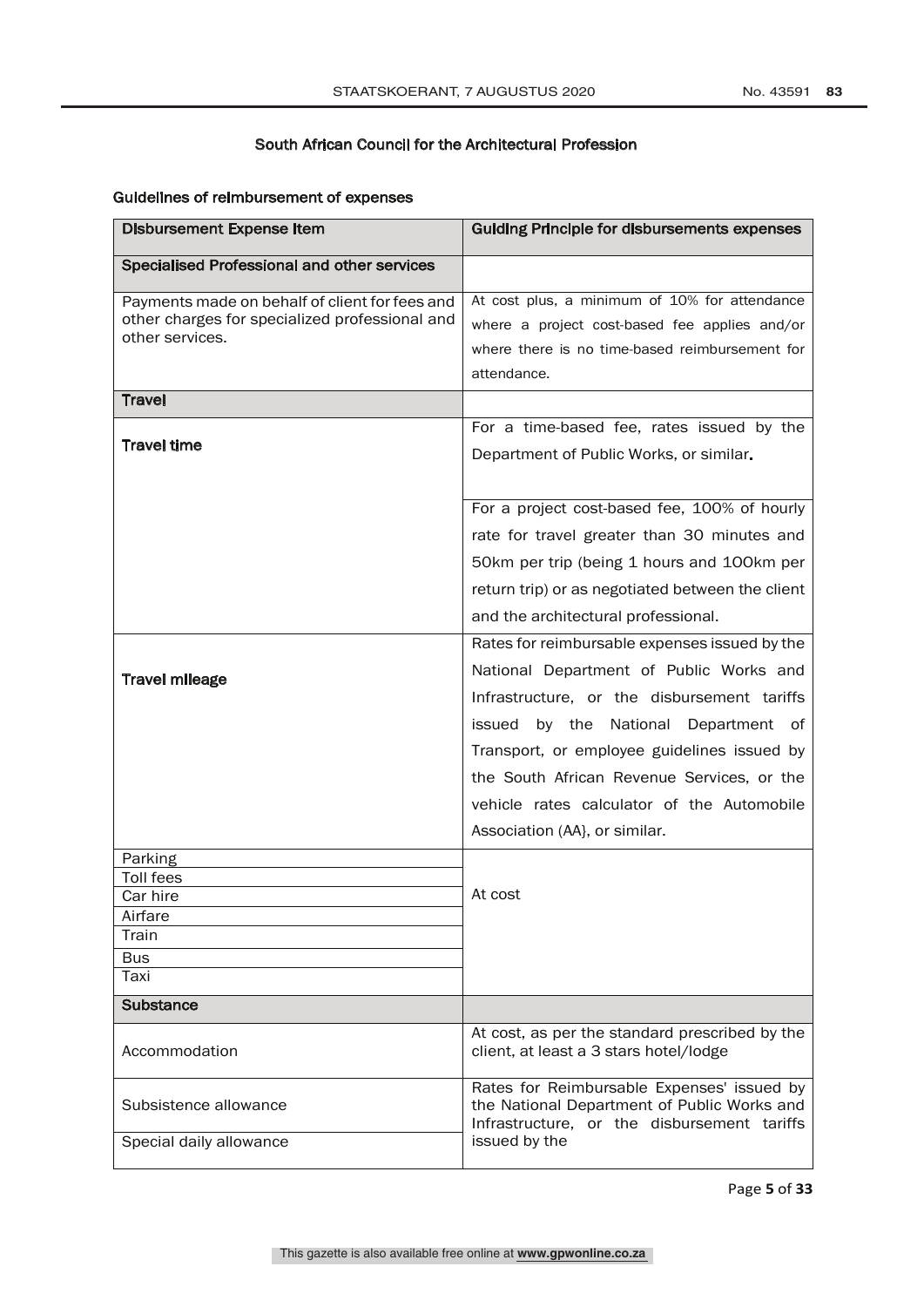|                                                                           | National<br>Department<br>of Transport,<br>or<br>employee guidelines issued by the South<br>African Revenue Services, or similar.                              |  |
|---------------------------------------------------------------------------|----------------------------------------------------------------------------------------------------------------------------------------------------------------|--|
| Postage                                                                   |                                                                                                                                                                |  |
| Postage                                                                   | At cost                                                                                                                                                        |  |
| Special postage                                                           | At cost plus a minimum of 10% attendance<br>where project cost- based fee applies and/or                                                                       |  |
| Courier                                                                   | where there is no time-based reimbursement<br>for attendance.                                                                                                  |  |
| <b>Documentation</b>                                                      |                                                                                                                                                                |  |
| Typing of original/master per A4                                          |                                                                                                                                                                |  |
| Duplicating on white paper (A3 & A4 sizes)                                |                                                                                                                                                                |  |
| Duplicating on colored paper (A3 & A4 sizes)                              |                                                                                                                                                                |  |
| Duplicating in colour (A3 & A4 sizes)                                     | Rates for Reimbursable Expenses' issued by                                                                                                                     |  |
| Document binding                                                          | the National Department of Public Works and                                                                                                                    |  |
| Duplicating of drawings (A3 to A0 sizes)                                  | Infrastructure, or the disbursement tariffs<br>issued<br>by the National<br>Department<br>οf                                                                   |  |
| Plotting on 80g plain paper (A3 to A0 sizes)                              | Transport, or similar.                                                                                                                                         |  |
| Plotting on 80g plain paper in colour (A3 to A0<br>sizes)                 |                                                                                                                                                                |  |
| Plotting on quality paper (A3 to A0)                                      |                                                                                                                                                                |  |
| Plotting on quality paper in colour (A3 to AO)                            |                                                                                                                                                                |  |
| Purchase of document required for the project                             |                                                                                                                                                                |  |
| Removal, portable data storage medium with<br>project-related information |                                                                                                                                                                |  |
| <b>Special Quotes</b>                                                     |                                                                                                                                                                |  |
| Maps                                                                      | At cost, plus a minimum of 10% for attendance                                                                                                                  |  |
|                                                                           | where a project cost base fee applies and/or                                                                                                                   |  |
| Models                                                                    | where there is no time-based reimbursement                                                                                                                     |  |
| <b>Presentation materials</b>                                             | for attendance.                                                                                                                                                |  |
| Photography                                                               |                                                                                                                                                                |  |
| Artwork                                                                   |                                                                                                                                                                |  |
| Other                                                                     |                                                                                                                                                                |  |
| Any other disbursement requested by and/or<br>agreed to by the client.    | At cost, plus a minimum of 10% for attendance<br>where a project cost base fee applies and/or<br>where there is no time-based reimbursement<br>for attendance. |  |

Page **6** of **33**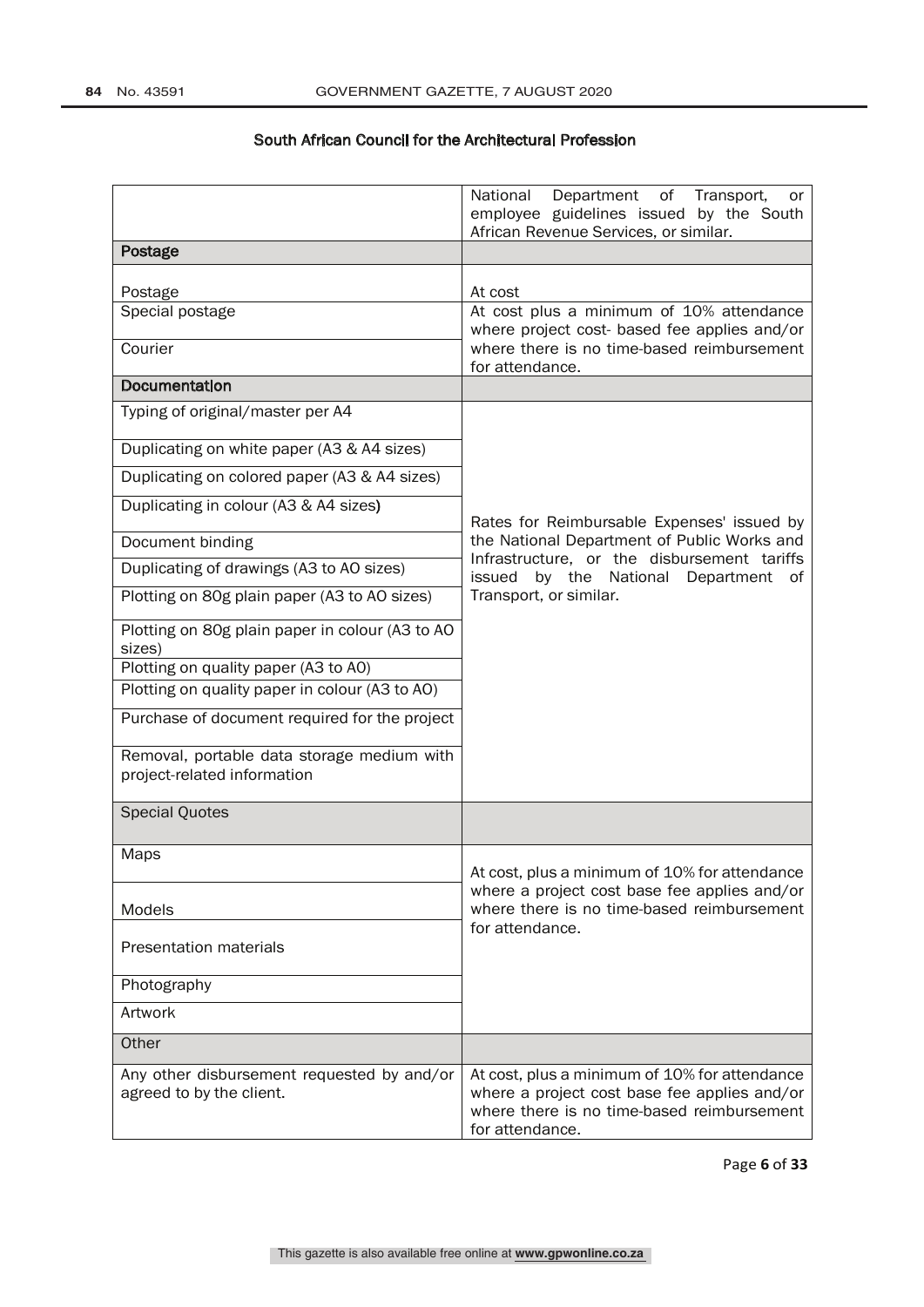Project complexity

"Project complexity" is as defined below and is to be read in conjunction with Schedule 1: Complexity Ratings of Building Types:

4) "low complexity projects" means simple buildings or groups of buildings in an uncomplicated grouping with low impact on its environment:

These are structures with low performance requirements, of simple utilitarian character, design and detail, and constructed utilizing standard low technology building methods. They require a minimum of mechanical and electrical services or equipment, and basic civil works infrastructure;

5) "medium complexity projects" means buildings or groups of buildings in a relatively uncomplicated grouping with a medium impact on its environs:

These are structures with medium performance requirements, of average character and design or detail, which require non-complex structural and civil works and an average level of mechanical or electrical equipment as could normally be handled by design- supply specialist contractors;

6) "high complexity projects" means a building or buildings in a large or complicated grouping with a significant impact on its environs:

These are structures with high performance requirements and demanding a sophisticated level of design and detail content to respond to specialized requirements. Complex buildings will usually incorporate comparatively large or specialised mechanical, electrical and other specialist installations, or be of complex structural or civil design;

These project complexity factors are applied to various categories of buildings, building types and the relevant National Building Regulation A20 <sup>1</sup>class of occupancy of buildings, as per Schedule 1 below.

It is important to note that the occupancy/building classification according to National Building Regulations A20 are co-related to building types for ease of reference only, and it is the project complexity factors which determine the complexity rating of the relevant building types.

Page **7** of **33**

<sup>&</sup>lt;sup>1</sup> The determination of a building type and its Occupancy/building classification for a professional's project will be determined in conjunction between the local authority, the professional and the client.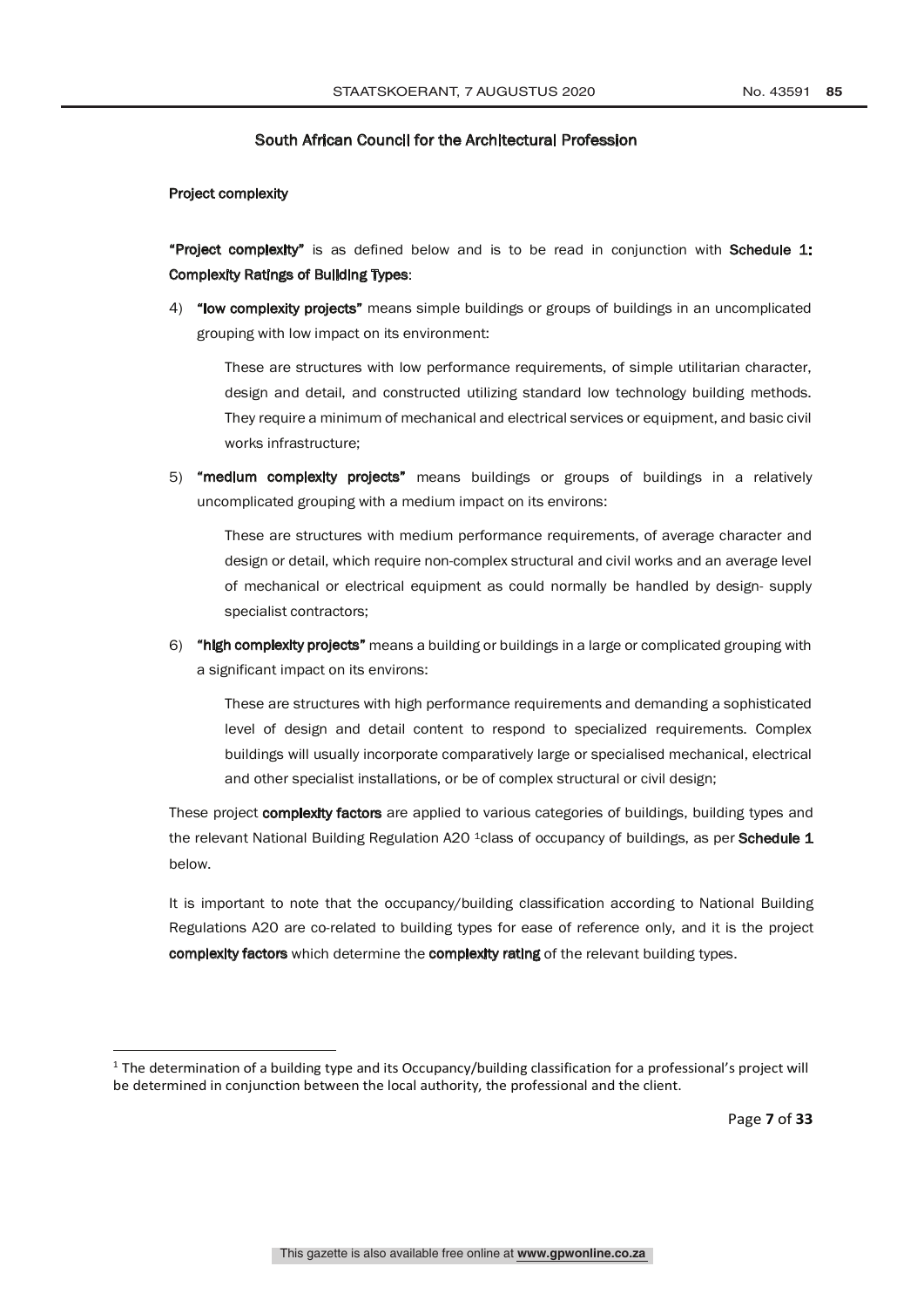## Schedule 1: Complexity Ratings of Building Types

|                 |                                              |                                 | High complexity <sup>2</sup> | Medium complexity <sup>3</sup> | Low complexity<br>$4-$ |
|-----------------|----------------------------------------------|---------------------------------|------------------------------|--------------------------------|------------------------|
| Category        | <b>Building types:</b>                       | Occupancy                       | A                            | $\, {\bf B}$                   |                        |
|                 |                                              | classification                  |                              |                                | $\mathbf c$            |
| Agricultur<br>е | Barns and sheds                              | D3, J3                          |                              |                                |                        |
|                 | <b>Stables</b>                               | D3, J3                          |                              |                                |                        |
|                 | <b>Animal Breeding</b><br>units              | D2                              |                              |                                |                        |
| Commerc<br>ial  | Speculative<br>shops                         | <b>B1, B2</b>                   |                              |                                |                        |
|                 | Surface car parks                            | B3                              |                              |                                |                        |
|                 | Multi-<br>storey/undergrou<br>nd car parks   | J4                              |                              |                                |                        |
|                 | Supermarkets                                 | B1, B2, F1                      |                              |                                |                        |
|                 | Banks                                        | G1                              |                              |                                |                        |
|                 | Purpose-built<br>shops                       | B1, B2, F1, F2                  |                              |                                |                        |
|                 | Office<br>developments                       | G1                              |                              |                                |                        |
|                 | Retail<br>warehouses                         | F3, J1, J2                      |                              |                                |                        |
|                 | Garages/showro<br>oms                        | B1, B2, F3                      |                              |                                |                        |
|                 | Department<br>stores                         | B2                              |                              |                                |                        |
|                 | Shopping centres                             | <b>B1, B2</b>                   |                              |                                |                        |
|                 | Food processing<br>units                     | D <sub>1</sub> , D <sub>2</sub> |                              |                                |                        |
|                 | <b>Breweries</b>                             | D1                              |                              |                                |                        |
|                 | Telecommunicati<br>ons/computer<br>buildings | D4, G1                          |                              |                                |                        |
|                 | Restaurants                                  | B1, B2, F1, F2                  |                              |                                |                        |

<sup>2</sup> As defined under **"high complexity projects"**

<sup>3</sup> As defined under **"medium complexity projects"**

<sup>4</sup> As defined under **"low complexity projects"**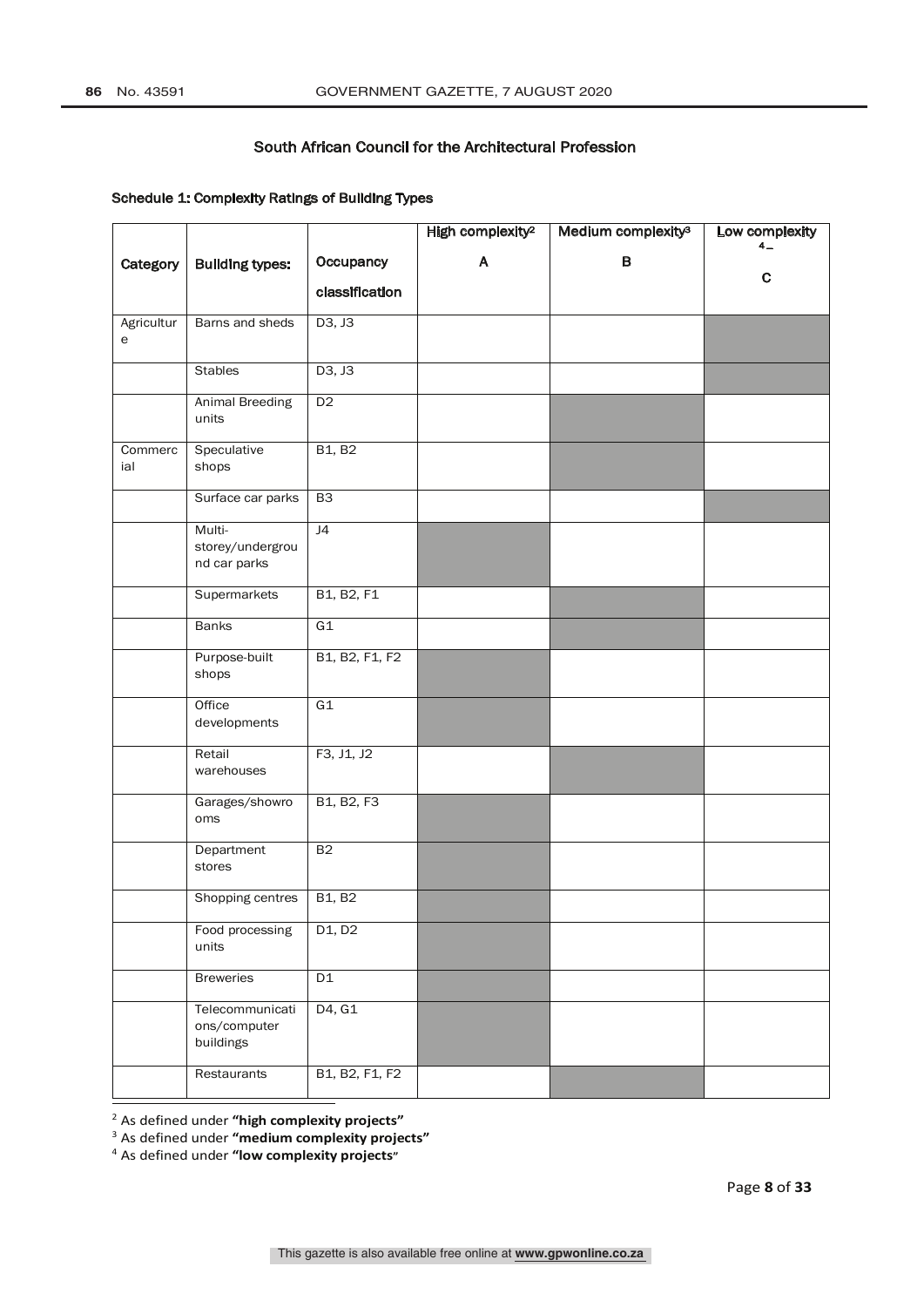|               |                                      |                | High complexity <sup>2</sup> | Medium complexity <sup>3</sup> | Low complexity<br>$4-$ |
|---------------|--------------------------------------|----------------|------------------------------|--------------------------------|------------------------|
| Category      | <b>Building types:</b>               | Occupancy      | A                            | B                              |                        |
|               |                                      | classification |                              |                                | C                      |
|               |                                      |                |                              |                                |                        |
|               | High-risk<br>research/product<br>ion | <b>B1, D1</b>  |                              |                                |                        |
|               | Research/develo<br>pment labs        | <b>B1, D1</b>  |                              |                                |                        |
|               | Radio/TV/recordi<br>ng studios       | B1             |                              |                                |                        |
| Communi<br>ty | Community halls                      | A1             |                              |                                |                        |
|               | Community<br>centres                 | A1             |                              |                                |                        |
|               | <b>Branch libraries</b>              | C <sub>2</sub> |                              |                                |                        |
|               | Fire stations/<br>Ambulance          | A1             |                              |                                |                        |
|               | <b>Bus stations</b>                  | A1             |                              |                                |                        |
|               | Railway stations                     | A1             |                              |                                |                        |
|               | Airports                             | A1             |                              |                                |                        |
|               | Police stations                      | A1             |                              |                                |                        |
|               | Prisons                              | E1             |                              |                                |                        |
|               | Postal buildings                     | A1             |                              |                                |                        |
|               | <b>Broadcasting</b>                  | A1             |                              |                                |                        |
|               | Civic centres                        | A1             |                              |                                |                        |
|               | Religious and<br>crematoria          | A4             |                              |                                |                        |
|               | Specialist<br>libraries              | C <sub>2</sub> |                              |                                |                        |
|               | Museums and art<br>galleries         | C2             |                              |                                |                        |
|               | Sheriff courts                       | A1             |                              |                                |                        |
|               | Courts of session                    | A1             |                              |                                |                        |
|               | Theatres                             | A2             |                              |                                |                        |
|               | Opera houses                         | A2             |                              |                                |                        |
|               | Concert halls                        | A2             |                              |                                |                        |

Page **9** of **33**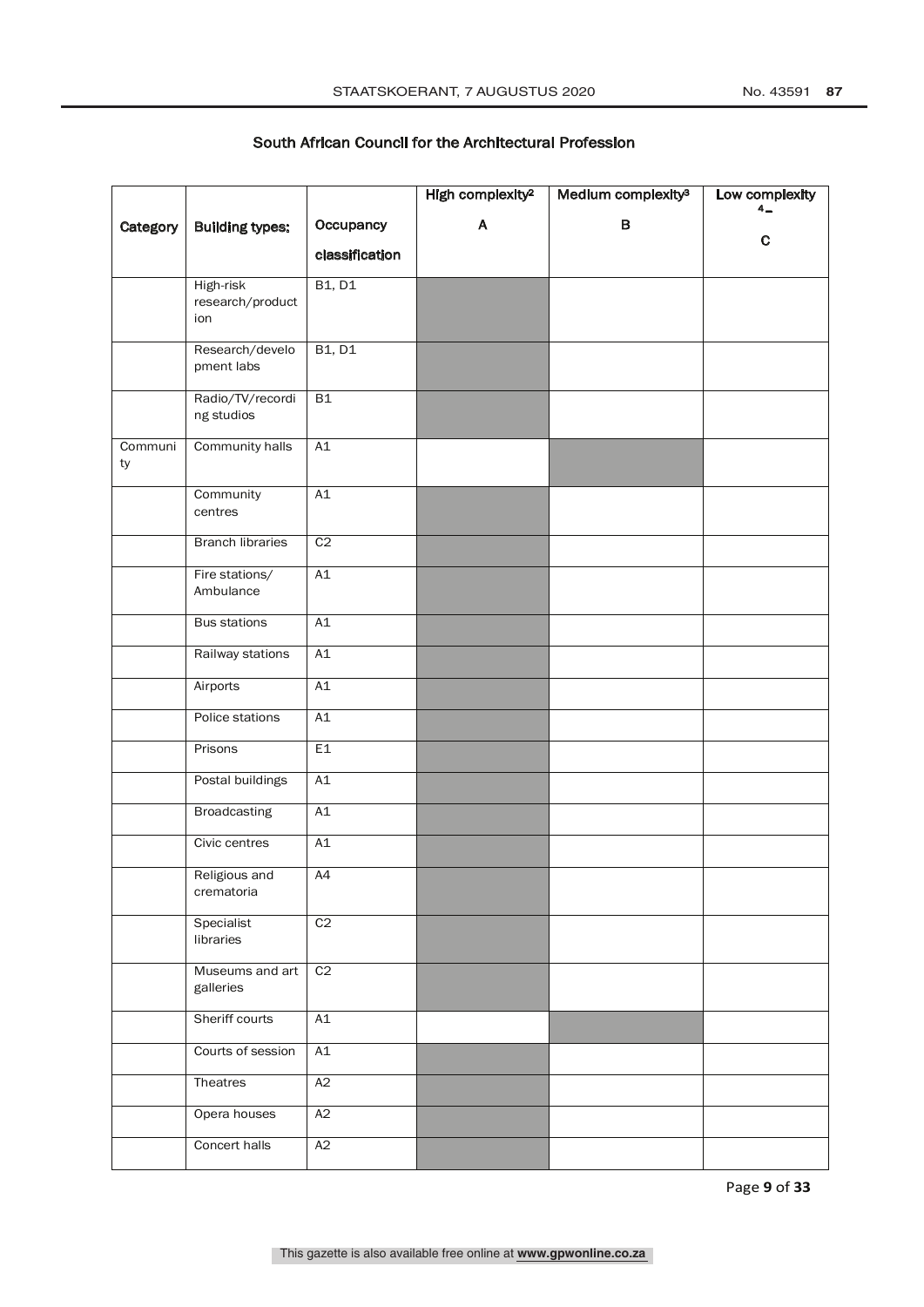|                               |                                                       |                | High complexity <sup>2</sup> | Medium complexity <sup>3</sup> | Low complexity<br>4_ |
|-------------------------------|-------------------------------------------------------|----------------|------------------------------|--------------------------------|----------------------|
| Category                      | <b>Building types:</b>                                | Occupancy      | A                            | $\, {\bf B}$                   |                      |
|                               |                                                       | classification |                              |                                | $\mathbf C$          |
|                               | High courts                                           | A1             |                              |                                |                      |
| Educatio<br>nal               | Nursery/first<br>schools                              | A3             |                              |                                |                      |
|                               | Primary school                                        | A3             |                              |                                |                      |
|                               | Secondary school                                      | A3             |                              |                                |                      |
|                               | University<br>complexes                               | A3             |                              |                                |                      |
|                               | University<br>laboratories                            | A3             |                              |                                |                      |
| Industrial                    | Speculative<br>factories and<br>warehouses            | D1, D2         |                              |                                |                      |
|                               | Assembly/machi<br>ne workshops                        | D1, D2         |                              |                                |                      |
|                               | Transport<br>garages                                  | J1, J2, J4     |                              |                                |                      |
|                               | Purpose-built<br>factories                            | D1, D2         |                              |                                |                      |
| Medical<br>Social<br>Services | Clinics                                               | E2             |                              |                                |                      |
|                               | <b>Health centres</b>                                 | E2             |                              |                                |                      |
|                               | General hospitals                                     | E <sub>2</sub> |                              |                                |                      |
|                               | Nursing homes                                         | E4             |                              |                                |                      |
|                               | Surgeries<br>(Doctors<br>consulting<br>rooms)         | E2, G1         |                              |                                |                      |
|                               | Teaching<br>hospitals                                 | E2             |                              |                                |                      |
|                               | Hospitals                                             | E <sub>2</sub> |                              |                                |                      |
|                               | Laboratories                                          | E2             |                              |                                |                      |
|                               | Dental surgeries<br>(Dentists<br>consulting<br>rooms) | E2, G1         |                              |                                |                      |

Page **10** of **33**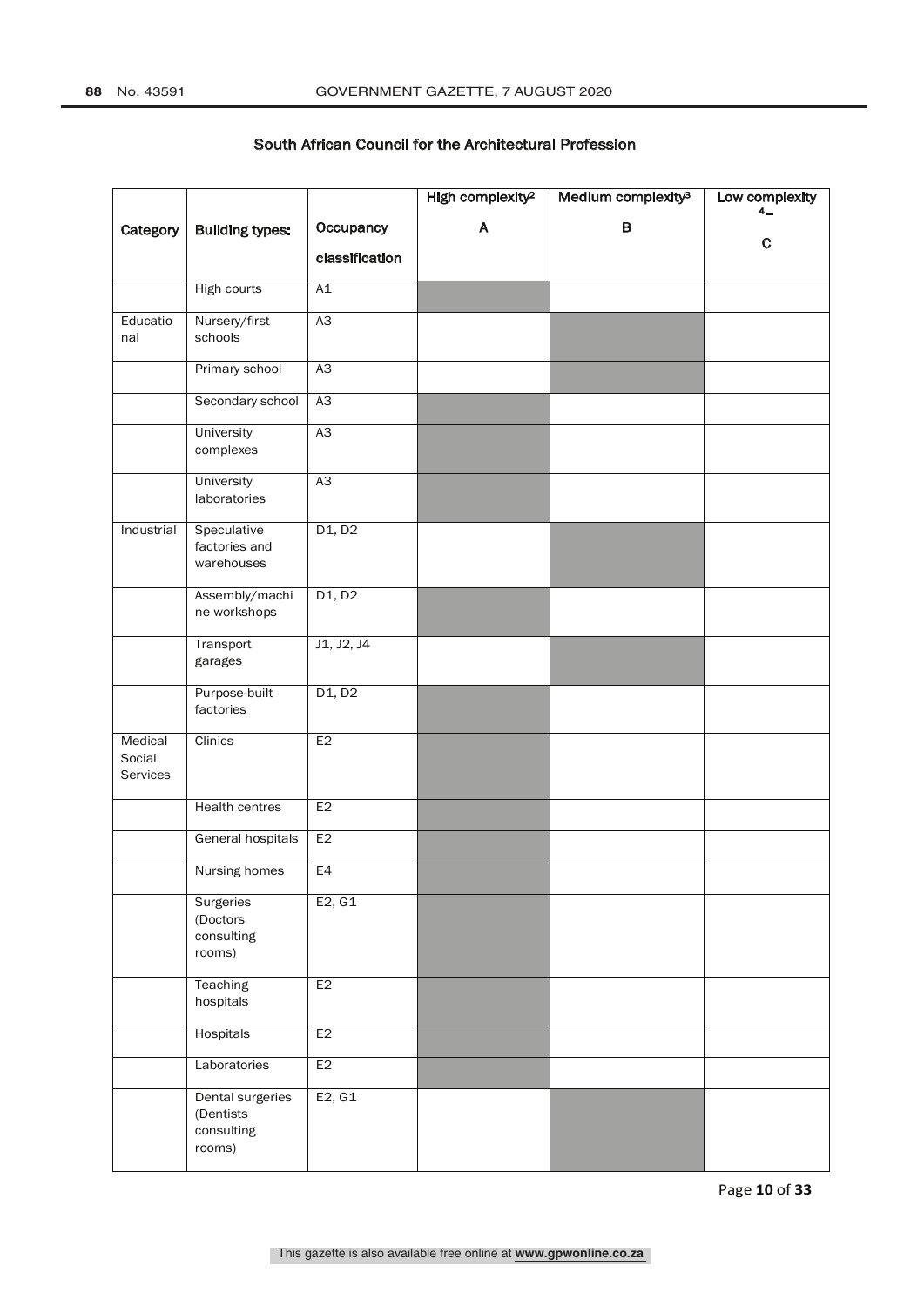|                  |                                                                |                                                  | High complexity <sup>2</sup> | Medium complexity <sup>3</sup> | Low complexity<br>4_ |
|------------------|----------------------------------------------------------------|--------------------------------------------------|------------------------------|--------------------------------|----------------------|
| Category         | <b>Building types:</b>                                         | Occupancy                                        | A                            | $\, {\bf B}$                   |                      |
|                  |                                                                | classification                                   |                              |                                | c                    |
|                  |                                                                |                                                  |                              |                                |                      |
| Recreatio<br>nal | Sports halls                                                   | $\overline{A2}$                                  |                              |                                |                      |
|                  | Squash courts                                                  | A2                                               |                              |                                |                      |
|                  | Swimming pools                                                 | A2, A5                                           |                              |                                |                      |
|                  | Leisure<br>complexes                                           | A1, A2, A5                                       |                              |                                |                      |
|                  | Specialised<br>complexes                                       | A1, A2, B1, C1,<br>C2, D1, H1                    |                              |                                |                      |
| Residenti<br>al  | Dormitory/hostel<br>s                                          | H <sub>2</sub>                                   |                              |                                |                      |
|                  | State-Aided<br>Housing                                         | H <sub>2</sub> , H <sub>3</sub> , H <sub>4</sub> |                              |                                |                      |
|                  | <b>Barracks</b>                                                | H <sub>2</sub> , H <sub>3</sub> , H <sub>4</sub> |                              |                                |                      |
|                  | Student housing                                                | H <sub>2</sub> , H <sub>3</sub> , H <sub>4</sub> |                              |                                |                      |
|                  | Private<br>Apartment blocks                                    | H3                                               |                              |                                |                      |
|                  | <b>Hotels</b>                                                  | H1                                               |                              |                                |                      |
|                  | Hospitality, B+B,<br>guesthouses and<br>self-catering<br>units | H5                                               |                              |                                |                      |
|                  | <b>Special Needs</b><br>Housing                                | E3, E4, H2, H3,<br>H4                            |                              |                                |                      |
|                  | Housing for the<br>frail and elderly                           | E3, E4                                           |                              |                                |                      |
|                  | <b>Single Dwelling</b><br>Unit                                 | H4                                               |                              |                                |                      |

Page **11** of **33**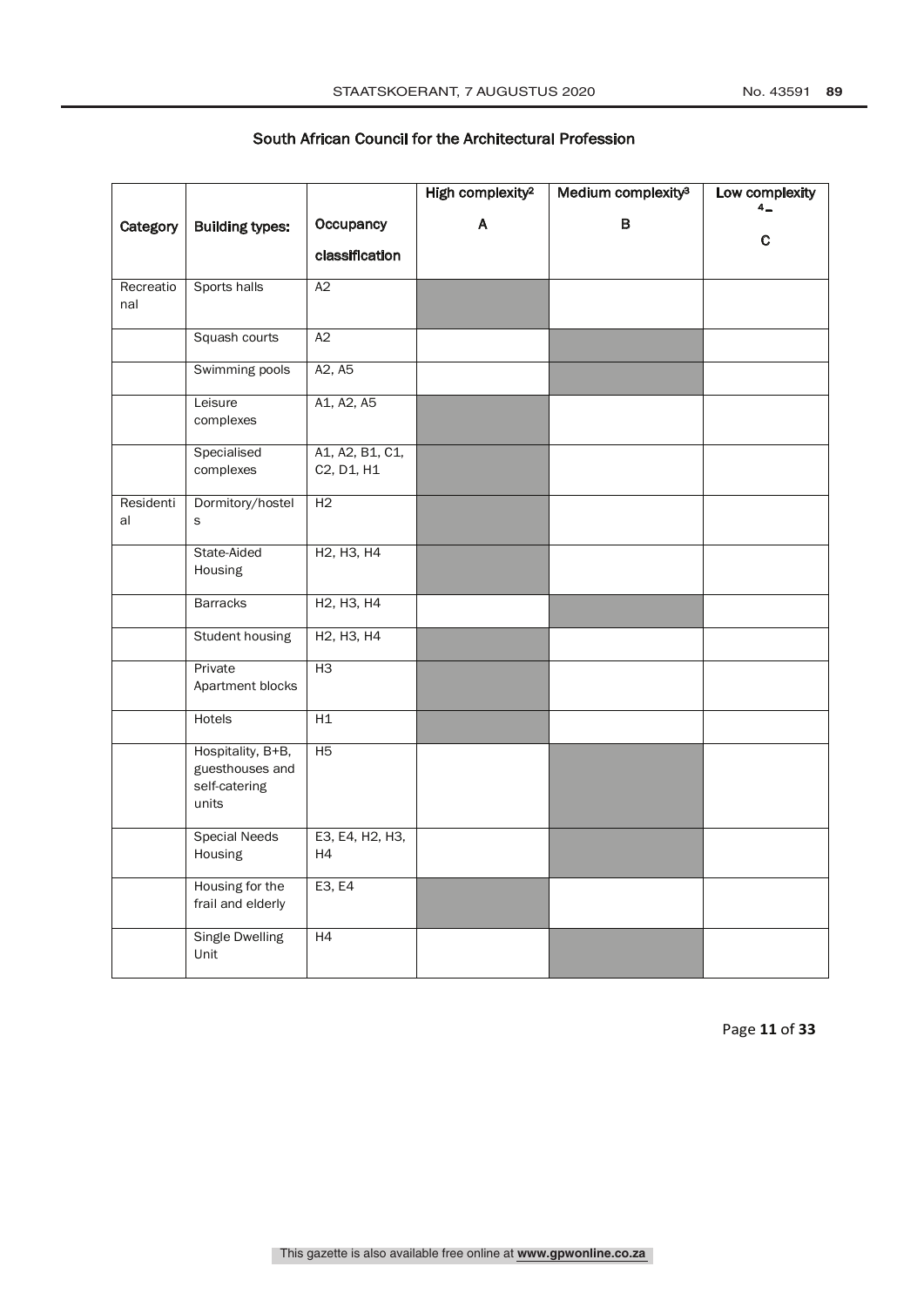#### BOARD NOTICE

Final Framework for guidelines professional fees in respect of architectural services rendered by the registered architectural professionals.

#### 1. Introduction

- a) In terms of section 34 (2) of the Architectural Profession Act 44 of 2000 the South African Council for the Architectural Profession, hereafter referred to as SACAP, must annually, after consultation with the Voluntary Associations, determine guideline professional fees and publish those fees in the *Gazette.*
- b) The Guideline professional fees shall be in line with the principles referred to in section 4*(k)*(v) of the Council for the Built Environment Act 43 of 2000 which stipulate that "the principles upon which Council must base guideline professional fees should be in accordance with any legislation relating to the promotion of competition".
- c) The guideline professional fees as published annually by SACAP in the Government Gazette is a guideline only and does not amount to direct or indirect price fixing. The guideline professional fee is deemed to provide a fair and reasonable remuneration to the architectural professional in order to provide an appropriate level and quality of service in terms of the Standard of Service.

#### 2. Purpose

- a) The Council of the Built Environment (CBE) Policy Framework on determination and review of guideline professional fees for built environment professions stipulates that the guideline professional fees are determined and published as a guide only and not as prescribed fees which registered professionals are entitled to charge.
- b) Guideline professional fees are, for the purpose of guidance required to promote market efficiency and redress consumers and the public information deficit, relative to the professional's knowledge and expertise. The guideline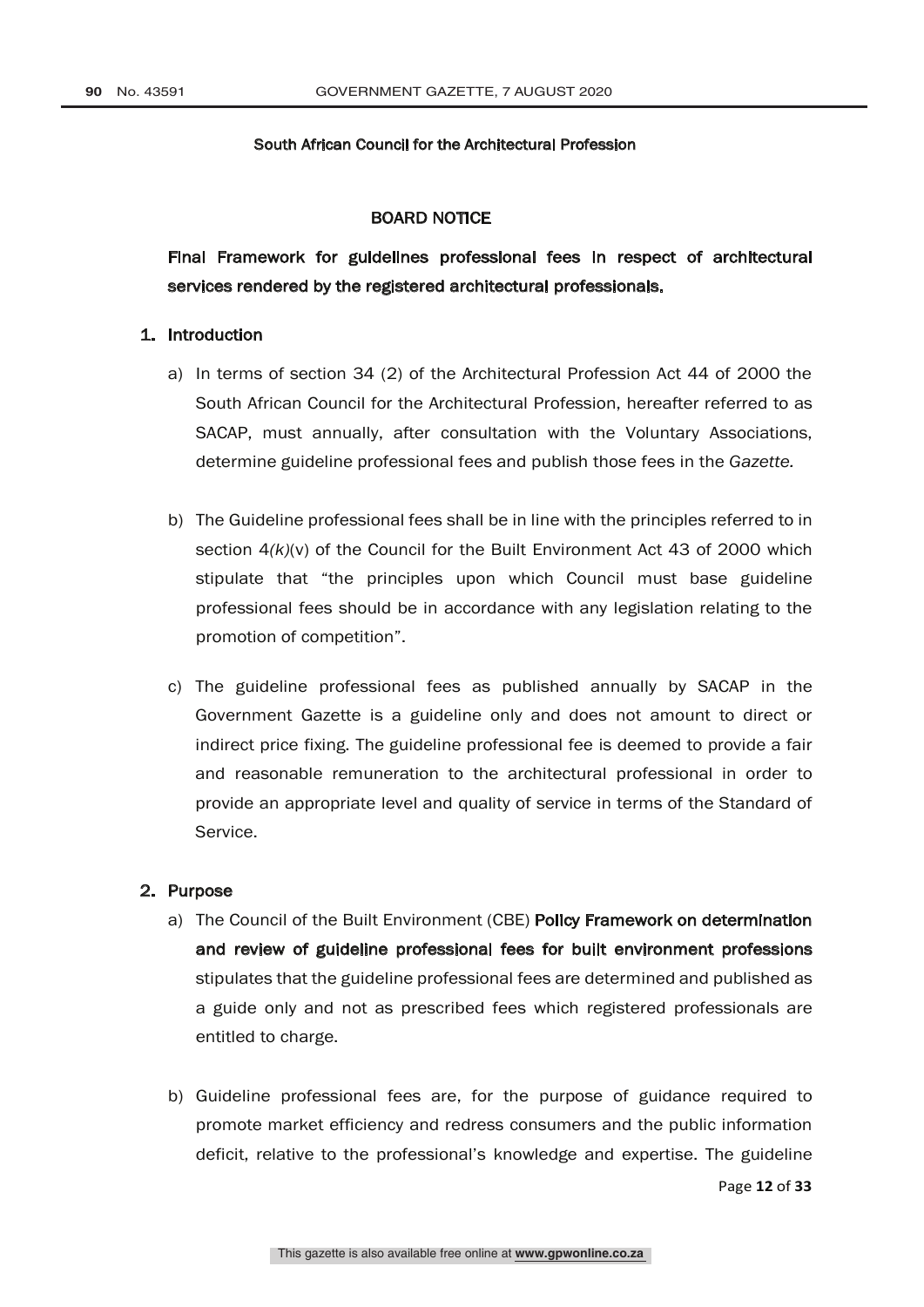professional fees are not prescribed or set as maximum or minimum mandatory fees to be charged for professional services rendered, but serve as guideline.

## 3. Principles

- a) The guideline professional fees are based on cost of works as per fee survey undertaken by the profession in 2018/19. As per the CBE Policy Framework on determination and review of guideline professional fees for built environment professions, the guideline professional fees take into consideration reasonable rate of return on investment, intellectual capital, effort and, most importantly, risk.
- b) The guideline professional fees tables have been split into 3 complexities to align with the Identification of Work.
- c) The guideline professionals fee tables represent the fees for a full service by a hypothetical average sized architectural practice, practising in a responsible and sustainable manner. This means that the tables are not meant to fit any one specific project perfectly and, in almost all cases, should be adjusted up or down in relation to specific project conditions.
- d) Unless otherwise agreed, in writing, by the architectural professional, the information produced in relation to a single project is authorised for use only on that project and may not be used for another project, in whole or in part.
- e) The guideline professional fees are expressly not suitable for use in a basket of professional fees calculation, where all professional fees are reduced to fit a required overall fee basket. Reduction of fees in this manner, without due regard to a concurrent agreed reduction of service, is strongly discouraged because the quality of service will be impacted negatively to the detriment of a client.

Page **13** of **33**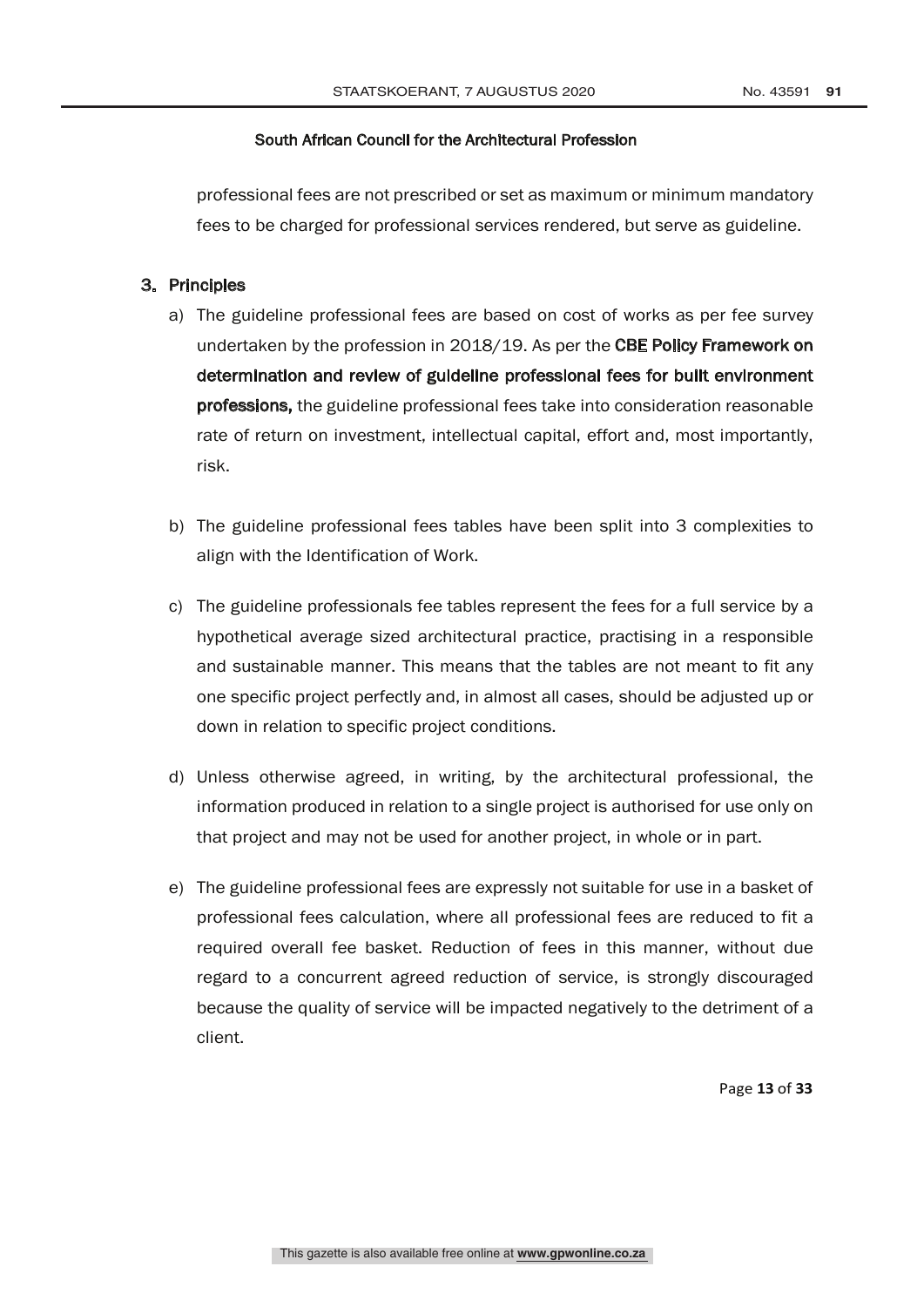#### 4. General provisions

The guideline professional fees published under Gazette No. 38863, 12 June 2015 under board notice 121 & 122 are hereby repealed. The provisions of previous board notice shall only apply in respect of existing projects. The new board notice shall apply to all new projects.

#### 5. Definitions and interpretations

In this document, unless the context otherwise indicates, an expression or word hereunder shall mean:

SACAP means the South African Council for the Architectural Profession;

Act means the Architectural Profession Act, 2000 (Act No. 44 of 2000);

Agreement means a written agreement between a client and the registered professional;

Alteration in terms of Clause 23 means a change in a building or facility that affects or could affect the usability of a building or facility or portion thereof;

Addition in terms of Clause 24 means projects that increase, expand, or extend a facility's gross floor area or height of a facility are considered additions.

**Registered Person** means a person registered in one of the categories of professionals and candidates referred to in section 18 of the Act;

Architectural professional means a person registered in one of the categories of professionals referred to in section 19(2)(a) and (b);

Architectural Practice means a juristic person appointed to provide the architectural service for the project;

Board notice means the notice containing the guidelines professional fees which, in terms of section 34(2) of the act, is published annually by SACAP in the Government Gazette;

Budget means the anticipated cost of the project and/or works, provided that estimates on which the budget is based shall be deemed to be valid for a period not exceeding 3 months;

Building contract means the Joint Building Contracts Committee (JBCC) Principal Building Agreement or any other building contract entered into between the client and the contractor;

Page **14** of **33**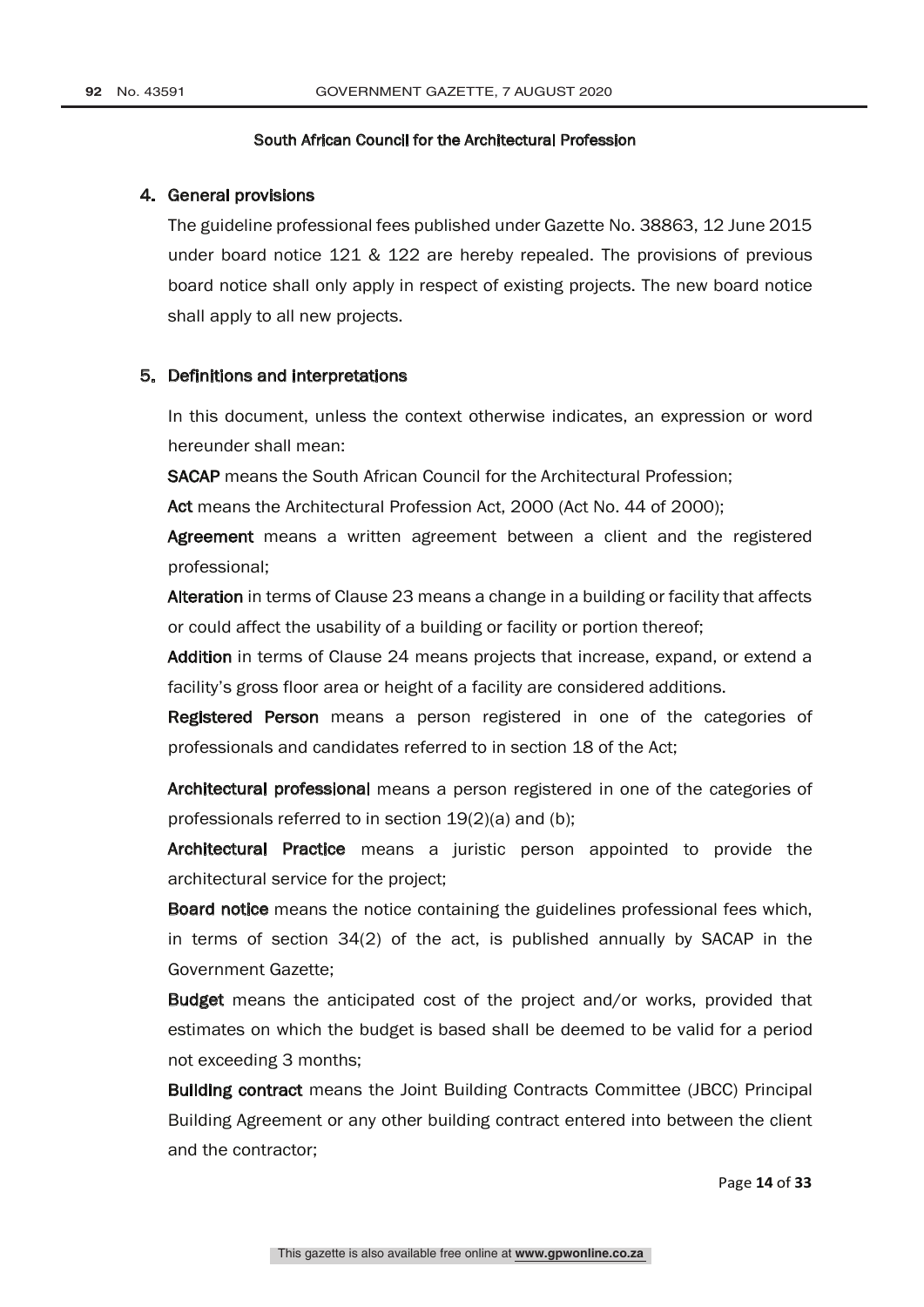Client means the party appointing the architectural professional or practice to perform the services or any part thereof referred to in this document

Consultant means a professional person/s or entity/entities appointed by the client to provide services in respect to the project;

Construction documentation means graphic representations, plans, sections, elevations, site plans, specifications, construction details, service co-ordination information, schedules and such other details and descriptions as are within the reasonable competence of an architectural professional which are sufficient to indicate the scope of the works;

Contract means an agreement entered into by the client with a contractor for the execution of the works or part thereof; it may also be referred to as the building contract;

Contractor means the entity or entities contracting with the client for the execution of the works or part thereof;

Inspection means such periodic visits to, or in connection with the works, by the architectural professional as are necessary to establish conformity of the work to the contract documentation and quality in terms of the acceptable industry standards, and to provide on-site clarification and further information during the progress of the work. Inspect shall carry the same meaning;

Practical completion means the stage of completion where the works or a section thereof are certified by the principal agent as substantially complete, free of patent defects other than minor defects and can effectively be used for the purpose intended;

Principal Agent means the person appointed and authorised to fulfil the obligations of the principal agent in the agreed form of construction contract;

Principal consultant means the person appointed and authorised by the client to lead the consultants in all matters including design and technical co-ordination;

Project means the development for which the architectural professional and consultants are appointed and may not be limited to the works;

Specialist means an architectural professional highly skilled in a specific and restricted field;

Principal means the proprietor, partner, director or member who bears the risks of practice and takes full responsibility for the potential liabilities of practice;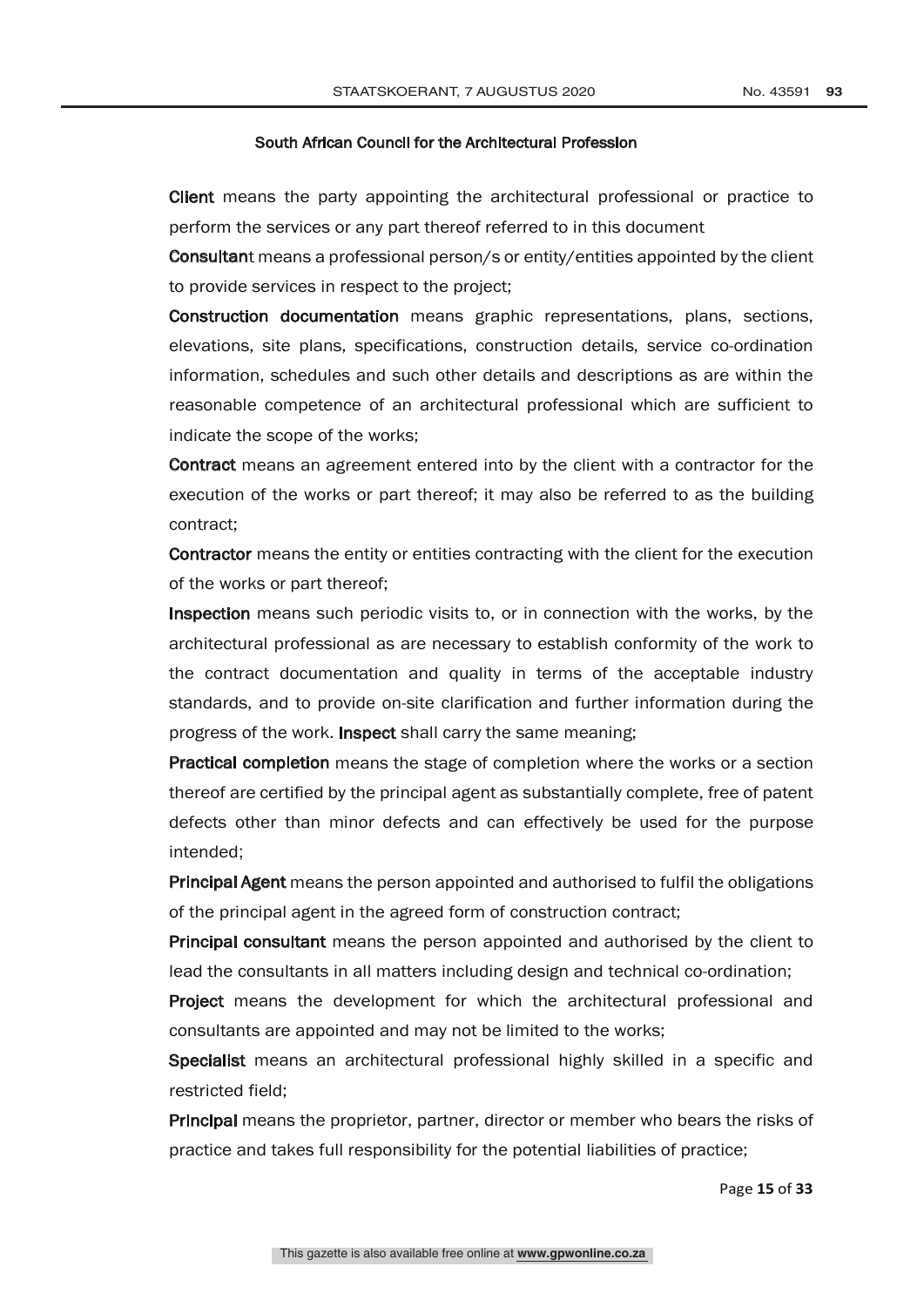Works means all work executed or intended to be executed according to the building contract.

#### 6. Interpretation

The hourly rates shall be deemed to include establishment charges and charges for time expended by clerical staff;

The words "advise", "appoint', "approve", "authorise", "certify", "consent', "decide", "delegate", "designate", "instruct', "issue", "notify", "object, "reply", "request', and "specify" shall indicate an act required to be carried out in writing;

All monetary amounts exclude VAT which shall be added to any amounts which become due and payable, provided the service provider is registered for VAT.

Notice in terms of service agreements shall be deemed to have been duly received when delivered by hand on the day of the delivery; sent by registered post 7 (seven) days after posting; and sent by e-mail on delivery/read receipt confirmation or 3 (three) days after transmission.

#### 7. The Architectural professional service

- 7.1 A client appoints an architectural professional to provide a service for a project as contemplated by the Architectural Profession Act, the National Building Regulations and Building Standards Act 103 of 1977 as amended and South African National Standards SANS 10 400 and other applicable statutory legislation.
- 7.2 The architectural professional accepts the appointment to exercise reasonable professional skill, care and diligence in the performance of obligations, for a fee as defined in a written agreement.
- **7.3** Registered persons may be appointed for a standard service as **architectural** professionals, principal consultants and principal agents. Furthermore, services additional to the standard service may be included, and these nonexhaustive additional services may be included as the parties may deem appropriate.

Page **16** of **33**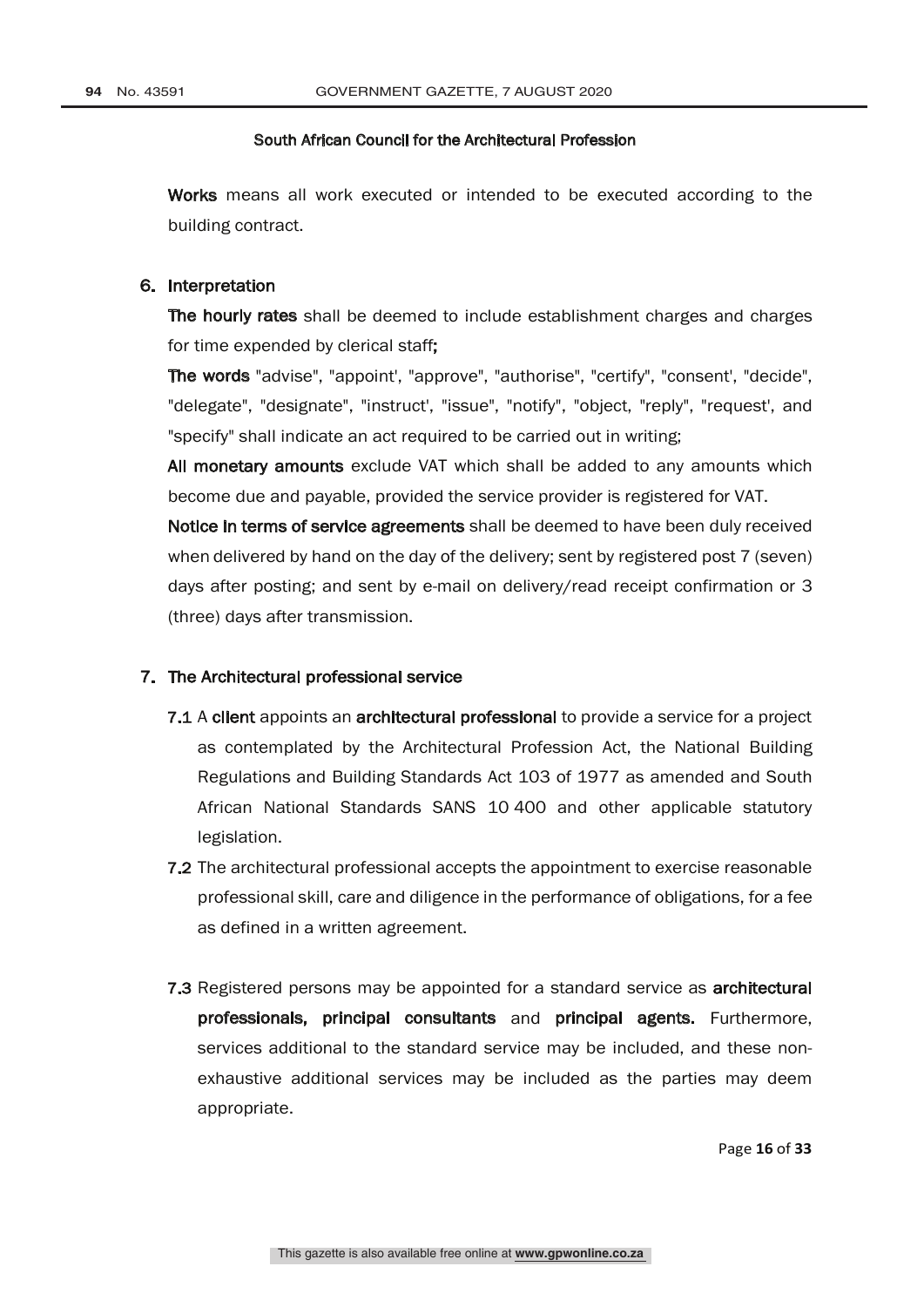## 8. Fees description

The calculation of fees based on a percentage of project cost is the standard basis for determining professional fees and represents the accepted basis by the Built Environment Professions for remuneration of professional services. Such fees are referred to as project cost-based fees. An alternative to project cost-based fee can be negotiated; for example, time-based fees or cost per building area fees.

## 9. Project cost-based fee

- 9.1 A project cost-based fee is appropriate when there is a well-defined scope of service for the architectural professional. Such fee is based on a budget for the works for fee calculation purposes, and shall be adjusted on the final cost of the works.
- 9.2 The project cost-based fee results in a sliding scale, which arises from the series of percentages related to the value of the works and its complexity – low, medium or high – as defined in guideline profession fees board notice. The primary fee is stated as an appropriate value to smooth the sliding scale.
- 9.3 The adjustment provided for in the guidelines professional fee is based on the reduced aggregate of the value of the works and/or project from which the budget for the works for fee purposes is derived. This arises from the provision that fees for architectural services are calculated on the total value of the works and represent an average over all elements of the works and/or project.
- 9.4 Where a fee is calculated as a project cost-based fee, the fee consists of a primary fee (Column C) plus a secondary fee. The secondary fee is calculated as a percentage (Column D) of the value of the works per cost bracket indicated in Column E. *Refer to guideline professional fees Board Notice.*
- 9.5 The formula and examples thereof are in the guidelines professional fee.
- 9.6 Where an architectural professional has undertaken work, to change the agreed design and the fee is not covered by an increase in fees relative to the construction cost, a time-based fee may be agreed for this change.

Page **17** of **33**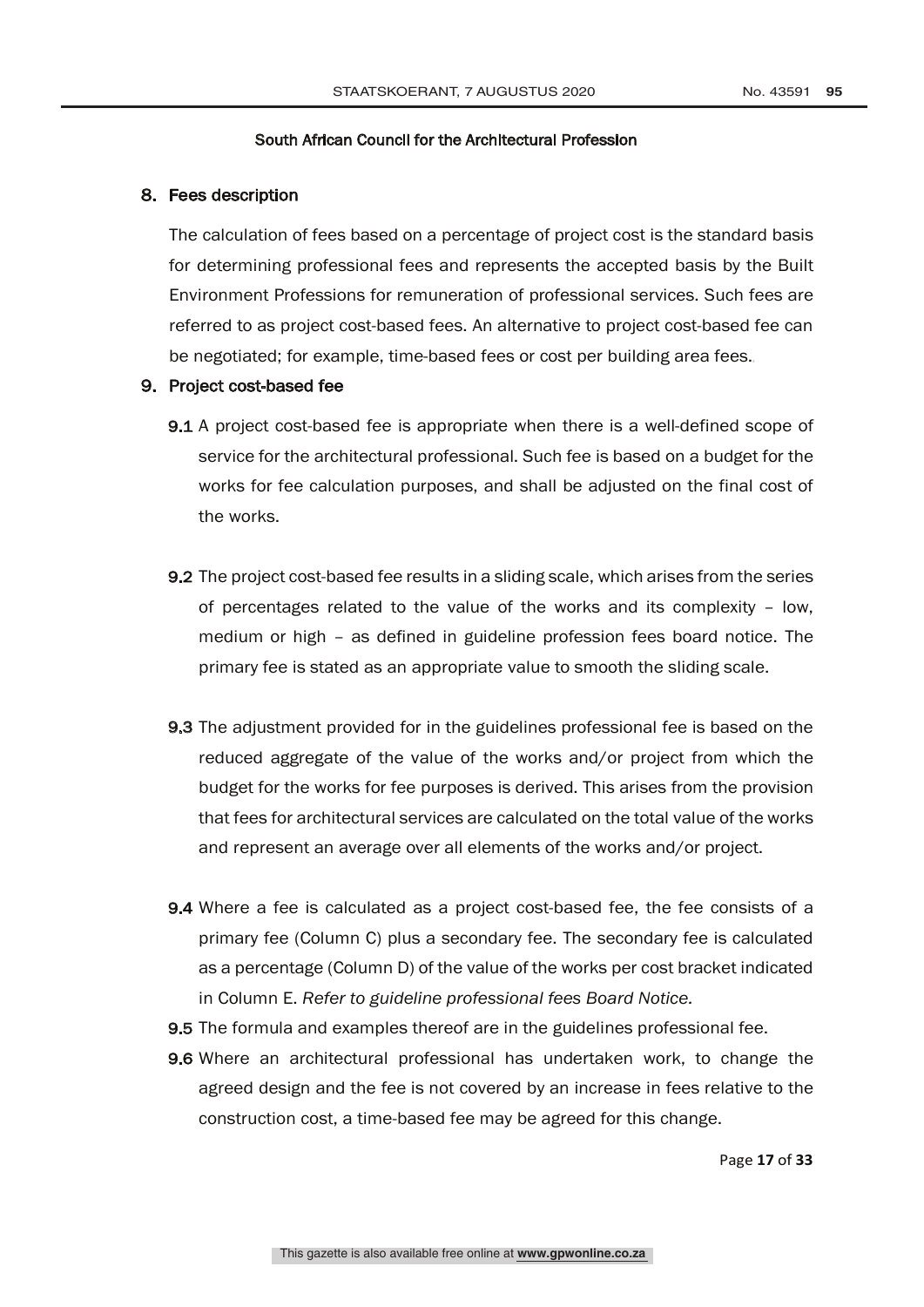## 10.Time-based fee

- 10.1 Where the scope of service is not clearly defined, or the service relates to small scale projects, or the service is of an unusual or specialised nature, a time-based fee is recommended to be used as the basis of remuneration. Where fees for architectural professional services are time based, such fees may be based on an hourly rate as set out in the guidelines professional fee board notice.
- 10.2 Where an architectural professional has undertaken work to change the agreed design and the fee is not covered by the agreed time-based fee, additional fees may be agreed upon.
- 10.3 Where the Architectural Professional is required to redo or alter work already completed in order to give effect to a cost saving, there shall be an additional fee for this work calculated on a time charge basis. This additional fee shall be agreed prior to the carrying out of the work.

#### 11.The Standard Service is generally divided into 6 work stages.

The essential functions of each work stage relevant to the service are identified hereafter as follows:

## Stage 1: Inception

- a) Receive, appraise and report on the client's requirements with regard to the client's brief;
- b) Determine the site and rights and constraints;
- c) Determine budgetary constraints;
- d) Determine the need for consultants;
- e) Determine indicative project timelines;
- f) Determine methods of contracting; and
- g) whether other statutory authority applications are required or desirable.

#### Stage 2: Concept and viability (concept design)

- a) Prepare an initial design concept and advise on:
	- i the intended space provisions and planning relationships;
	- ii proposed materials and intended building services; and
	- iii the technical and functional characteristics of the design.
- b) Check for conformity of the concept with the rights to the use of the land.
- c) Consult with local and statutory authorities.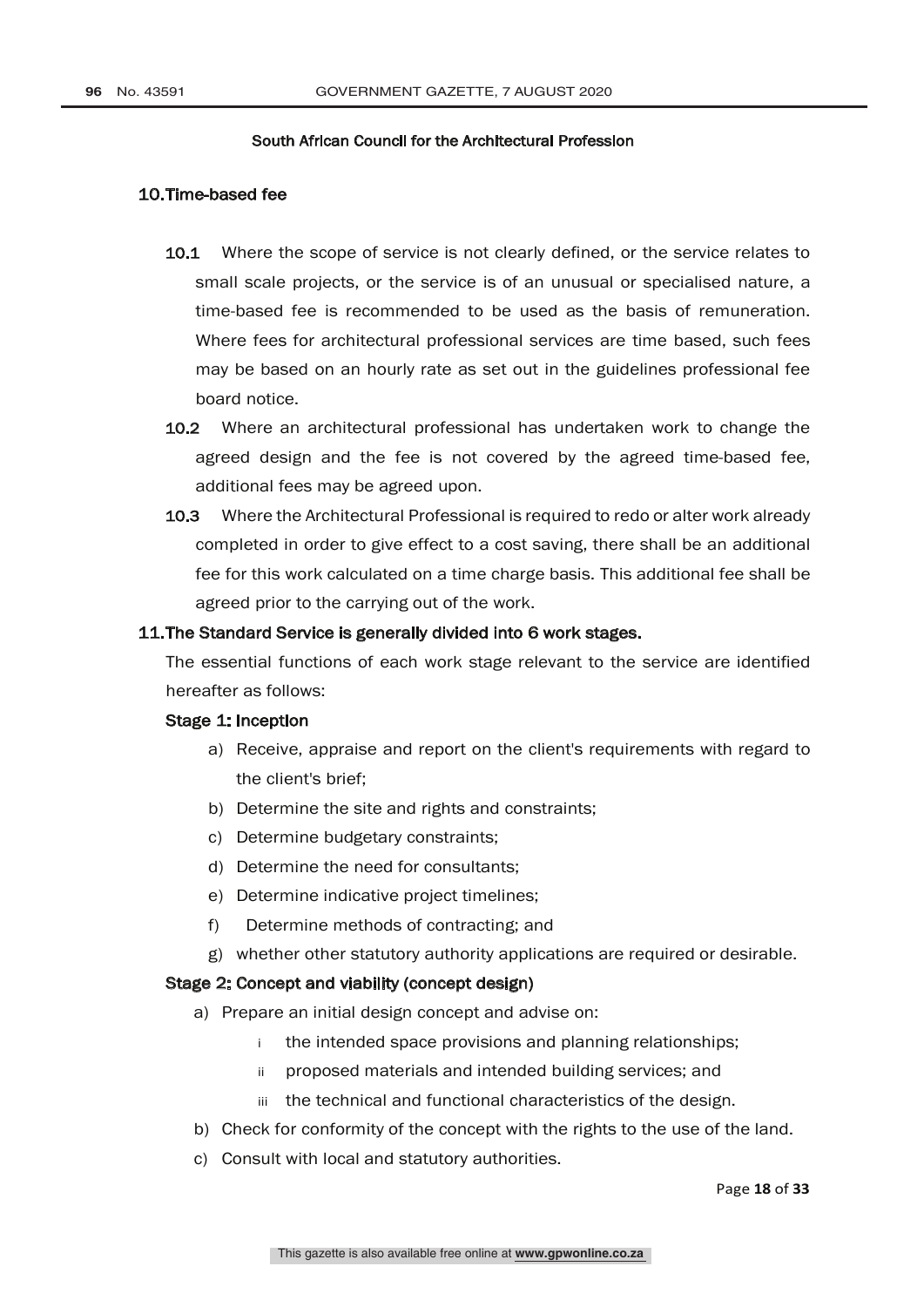- d) Review the anticipated costs of the project.
- e) Review the project programme.

#### Stage 3: Design Development

- a) Develop **all** aspects of the design from concept to full development including, but not limited to, construction systems, materials, fittings, and finishes selections;
- b) Review the programme and budget with the client, principal consultant or other consultants;
- c) Coordinate other consultants designs into building design;
- d) Prepare design development drawings including drafting technical details and material specifications;
- e) Discuss and agree on the building plan application and approval requirements with the local authority;

## Stage 4: Documentation and procurement

#### Stage 4.1

- a) Prepare documentation required for local authority building plan application submission;
- b) Co-ordinate technical documentation with the consultants and complete primary co-ordination sufficient to support building plan submission;
- c) Review the costing and programme with the consultants;
- d) Obtain the client's authority, and submit documents for approval at the local authority.

## Stage 4.2

- a) Prepare specifications for the works;
- b) Complete technical documentation sufficient for tender;
- c) Obtain offers for the execution of the works;
- d) Evaluate offers, and recommend a successful tenderer for appointment;
- e) Prepare the contract documentation and arrange the signing of the building contract by the client and the successful tenderer;
- f) Complete all remaining technical and construction documentation and coordinate same with the consultants;

Page **19** of **33**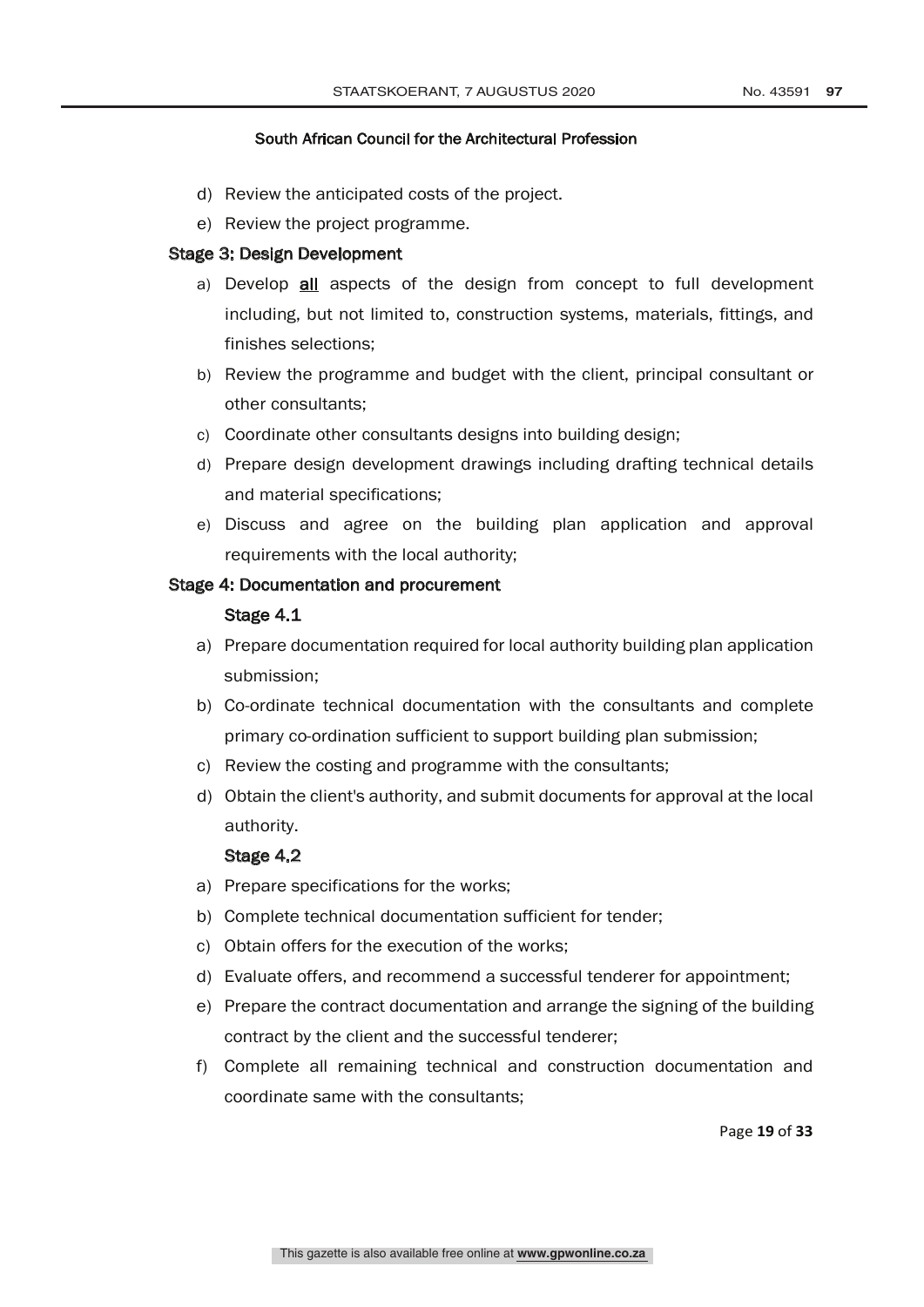#### Stage 5: Construction

- a) Administer the building contract;
- b) Give possession of the site to the contractor;
- c) Issue construction documentation;
- d) Review sub-contractor designs, shop drawings and documentation for conformity of design intent;
- e) Inspect the works for conformity with the contract documentation and acceptable quality in terms of industry standards;
- f) Administer and perform the duties and obligations assigned to the principal agent in the building contract;
- g) Manage the completion process of the project;
- h) Assist the client to obtain the required documentation necessary for the client to obtain the occupation certificate.

#### Stage 6: Close-out

- a) Facilitate the project close-out including the collation of the necessary documentation to effect completion, handover and operational manual of the project.
- b) When the contractor's obligations with respect to the building contract have been fulfilled, the architectural professional shall issue the certificates related to the contract completion.
- c) Provide the client with construction record documentation and the relevant technical and contractual undertakings by the contractor and subcontractors.

## 12. Partial services and additional services

- a) The Architectural Profession Act provides for the appointment of various architectural professionals for fulfilling each or any stage of a standard service or parts thereof.
- b) Partial and additional services may be agreed on, and the options most regularly utilised are the following:
	- i. Appointment as architectural professional and principal consultant (not as principal agent);
	- ii. Appointment as a design architectural professional (design only);

Page **20** of **33**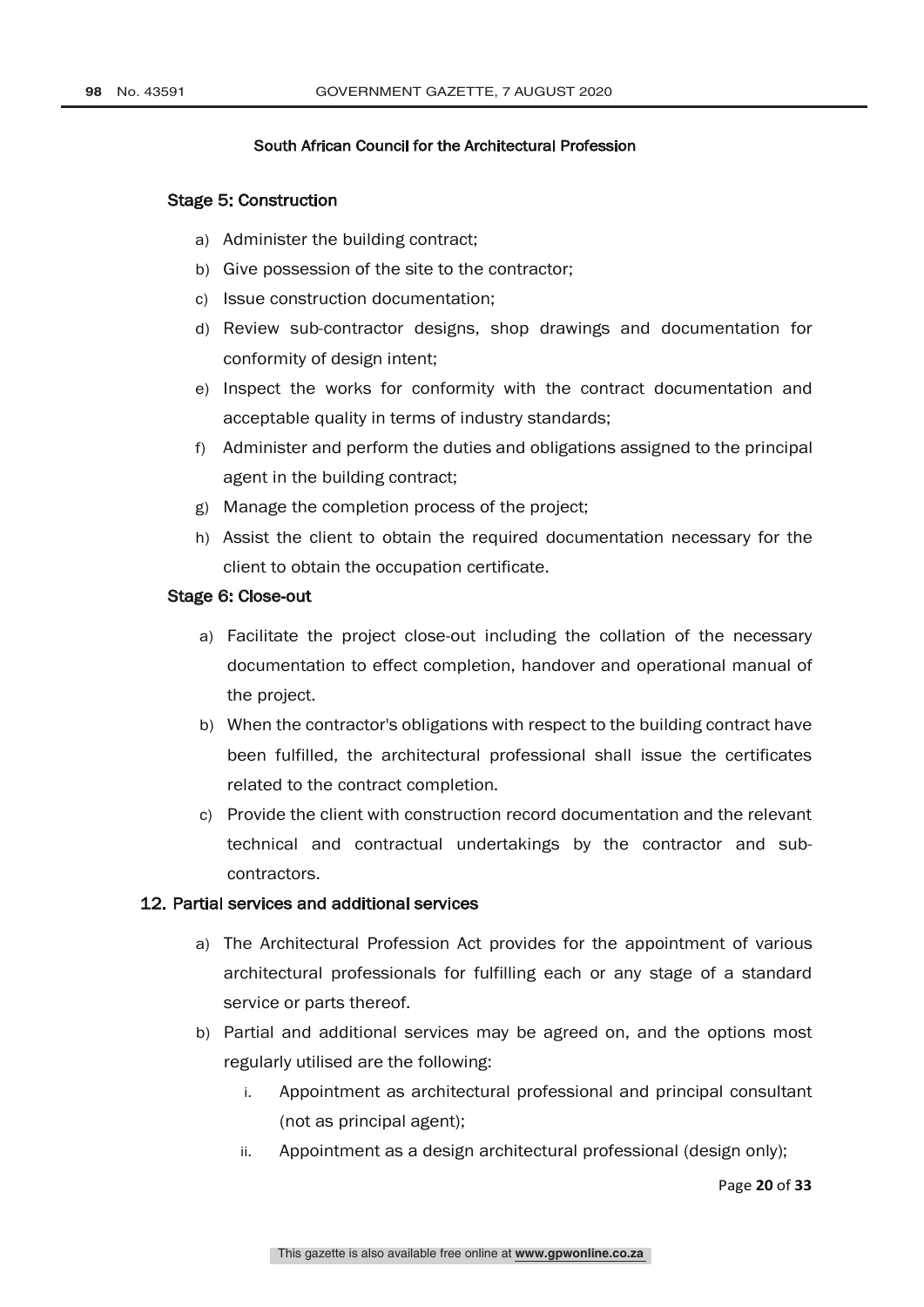- iii. Appointment as architectural professional of record (design by others, can be principal agent);
- iv. Appointment as principal agent only; and
- v. Appointment to perform additional services.
- vi. Any combination of the above appointment may also be agreed

## 13. Additional services

The following non exhaustive services are additional to the standard service and qualify for additional fees and these services may be added individually or in varying combinations, and shall be provided by prior agreement between the client and the architectural professional:

## 13.1 Special design services

The preparation of special designs within, or in relation to, the facilities which are contemplated in a standard service, may include the following:

- i. Rational design and Green Star design; participation in the preparation of rational designs and green star design and document format conversion of other consultants' designs;
- ii. Town-planning and/or urban design including participation in the application for the establishment and/or amendment of regional and local town-planning and urban design schemes and the amendment of title conditions, negotiations with interest groups and authorities;
- iii. Sectional titles plans, submissions, alteration and registration;
- iv. Master planning defining and planning the layout of future development of buildings and/or services on the same site;
- v. Landscape design participation in landscape planning and construction;
- vi. Interior design the design of interiors and the selection of furnishings, fixtures and special finishes;
- vii. Specialized equipment lay-out and consequential coordination requirements;
- viii. Liaison with special designers and specialist consultants;
- ix. Purpose-made items: the design and documentation of purpose made items;
- x. Promotional material, art work and immersive digital experiences, participation in the preparation of promotional material;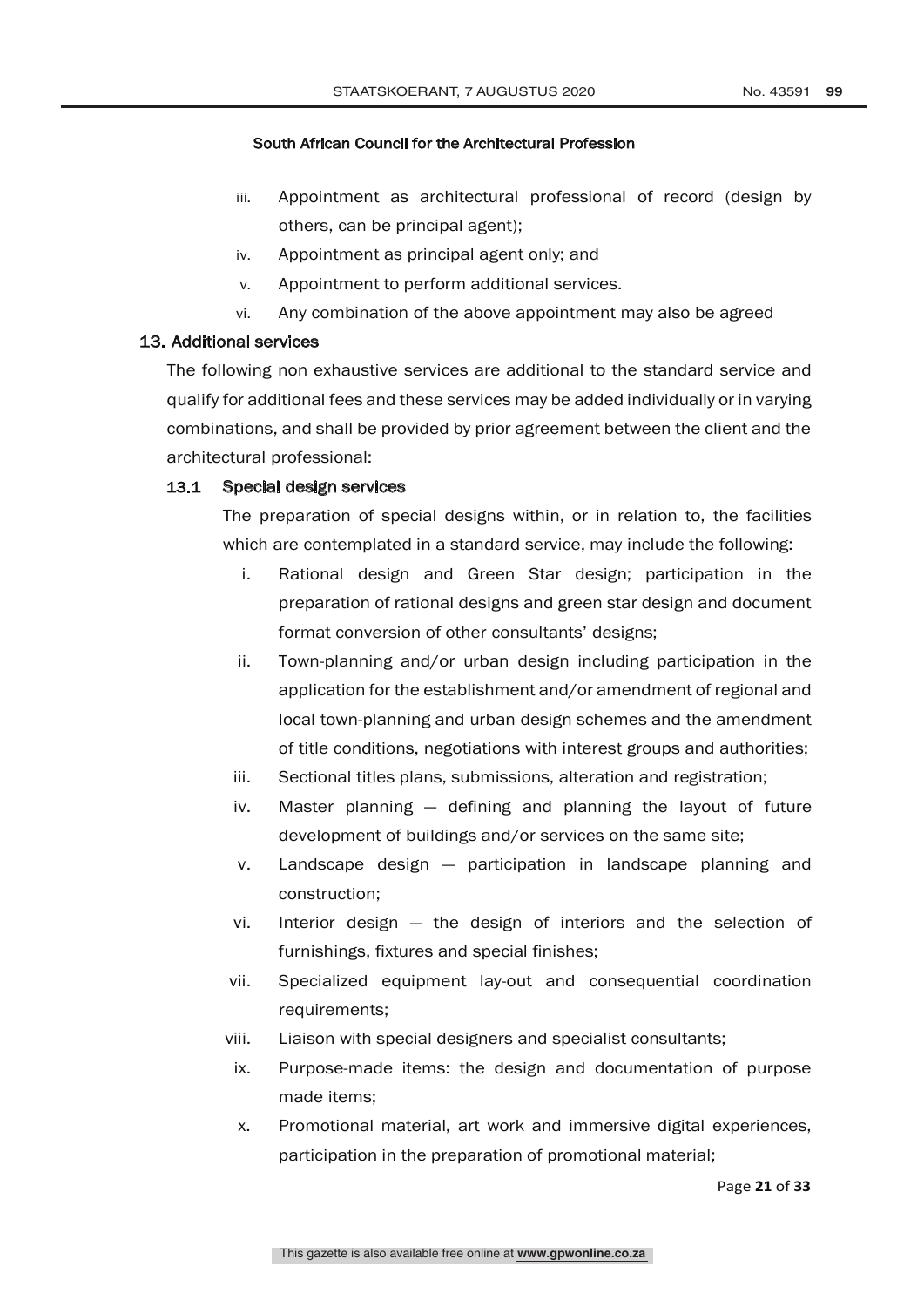- xi. Plant operation and production layouts, participation in the definition of plant operation layouts;
- xii. Building Information Modelling (BIM) services beyond design and construction documentation. This includes BIM services intended for asset maintenance and/or facilities management.

## 13.2 Special management services

- a) Elaboration of architectural professionals' services including inter alia:
	- i. the preparation of broad project parameters;
	- ii. project scope statements;
	- iii. project milestones;
	- iv. budget and cash-flow forecasts;
	- v. tender enquiry documentation;
	- vi. contractor and supplier selection;
	- vii. adjudication and tender awards;
	- viii. progress status monitoring;
	- ix. variations management;
	- x. quality management over and above the industry norms;
	- xi. communication management;
	- xii. payment processing and
	- xiii. final account close-outs.
- b) *Cost and valuation services*: participation in the administration of costs and payments where a quantity surveyor has not been appointed.
- c) *Special inspections*: more intensive inspections and assessment of the works than the norm for assessing compliance with specifications and design intent.
- d) *Special Project Management Functions*: more extensive project management of the works than the norm for complex projects, including the preparation of the BIM protocol document and the management thereof.

Page **22** of **33**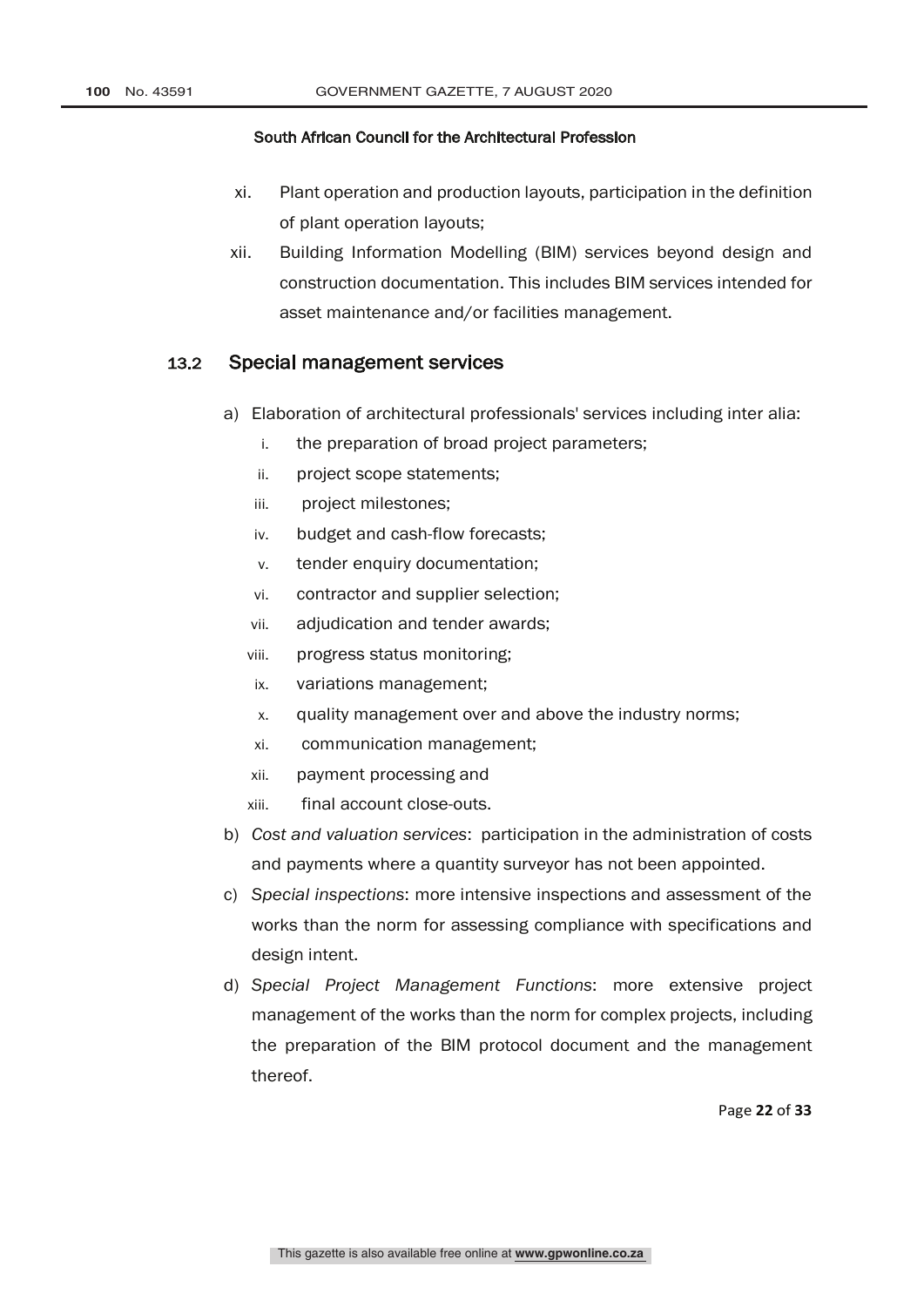## 13.3 Special studies

- a) *Preparation of the client's brief* assist the client in the preparation of his requirements with regard to the purpose, scope, use and operation of the project;
- b) *Site selection* —research the suitability and location of a site for a proposed project;
- c) *Feasibility studies* participation in technical and/or economic feasibility studies;
- d) *Environmental studies* —participation in environmental studies;
- e) *Energy analysis, studies and planning* Green Star Ratings;
- f) *Market surveys* participation in market surveys;
- g) *Traffic studies* participation in traffic-flow studies.
- h) *Drone studies*; specialised photography for technical application and marketing material.
- i) *Specialist survey* Point Cloud and Liddar Survey
- j) *As built measured survey* required for verification of portions of construction undertaken during the works

## 13.4 Special Submissions to Statutory Authorities

- a) Land Use;
- b) Environment;
- c) Heritage;
- d) Trading Licences/Liquor Licences etc.

## 13.5 Work on existing premises

- a) *Surveys and inspections* inspect, survey, measure and prepare documentation of existing premises, with other consultants as needed;
- b) *Restorations and renovations* services in connection with work on existing buildings;
- c) *Heritage sites* services in connection with work on heritage buildings, structures and sites;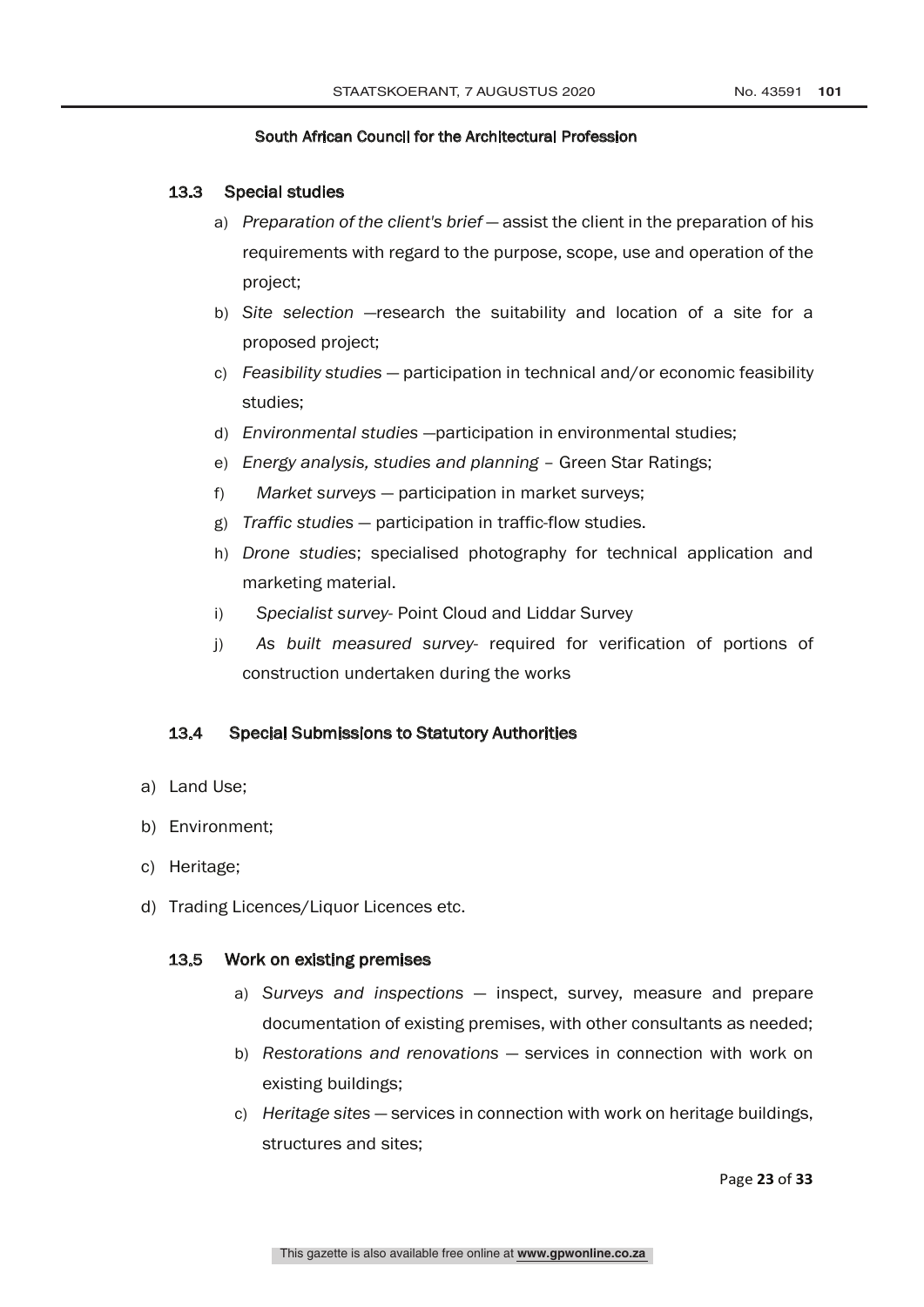d) Services in connection with demolition permits of existing buildings and structures.

## 13.6 Other services

- a) Participation in litigation and dispute resolution (where a concurrent service is provided;
- b) Additional services as may be mutually agreed on.

#### 14.Basis of fees agreement

- a) The client agrees to pay the architectural professional the fees for the services as recorded in the formal agreement entered into by the parties;
- b) Where a project cost-based fee is applied, the final fee is calculated on the final cost of the works. The initial fee is based on a budget for the works for fee calculation purposes, and shall be adjusted on the final cost of the works.
- c) Where a project time-based fee is applied, the fee is based on estimate of the skills, hours, and resources necessary to complete the works. Accurate costing to be kept and reported on.

#### 15. Project cost-based fees for standard and partial services

- a) The architectural professional shall refer to the annexure on the guidelines professional fees to determine whether a project is of low, medium or high complexity. Different fee scales apply to different complexities of a project.
- b) These are derived from bracketed project values, and are determined annually by SACAP and published in the Government Gazette.
- c) For a partial service, assuming the fee is a project cost-based fee, the percentage of the fee for each complete work stage to be performed is as set out under clause 21. Where the work stage is only partially completed, the percentage of the fee shall be agreed between the parties.
- d) The budget for fee purposes excludes VAT, contingencies, fees for other consultants and specialist as well as the provision for escalation.

#### 16. Project cost-based fees for a reduced service

a) Where the architectural professional is not the principal agent, a reduction of the fee for the work not exceeding 10% of the fee for stages 5 and 6 may be considered.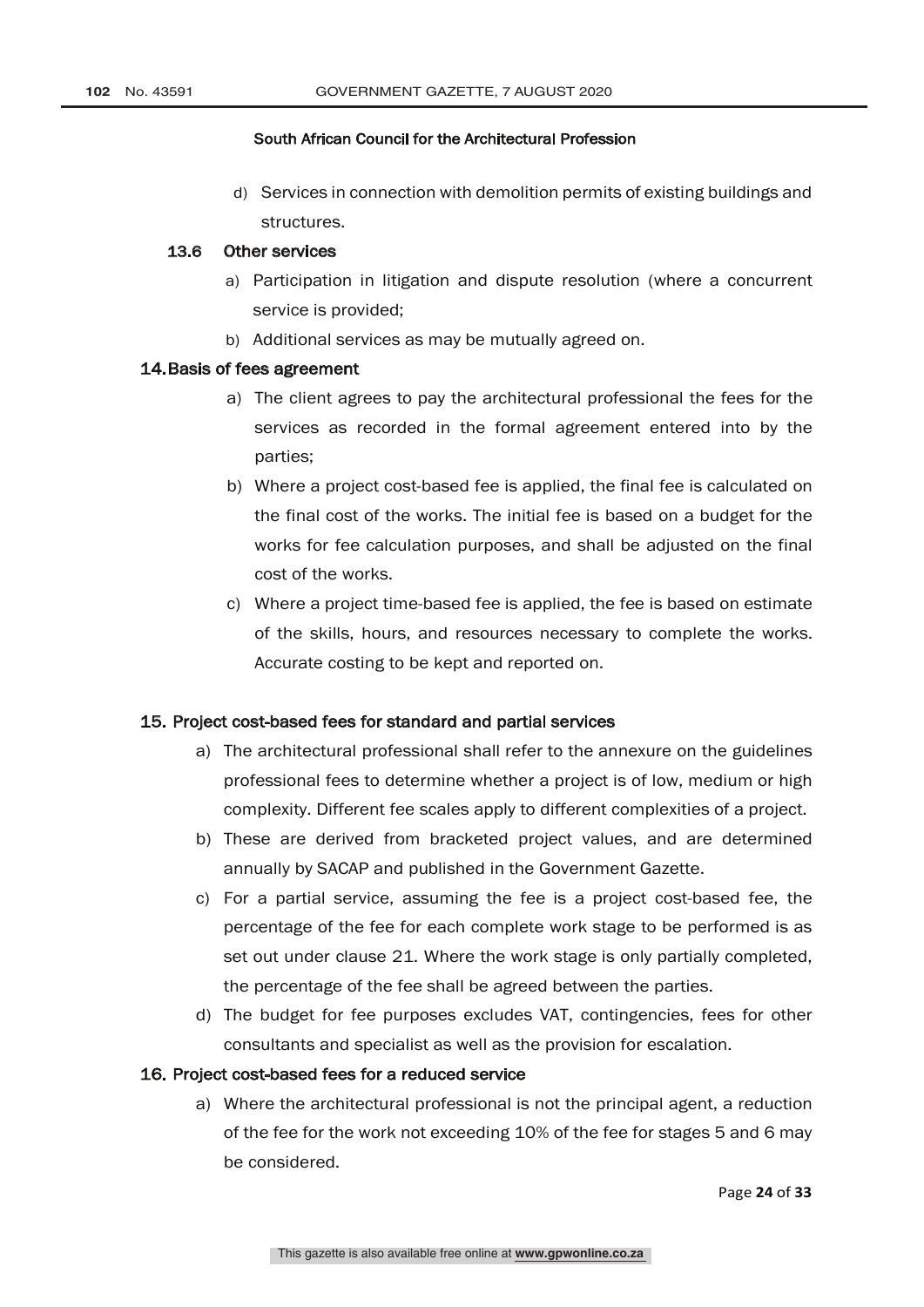b) Where the architectural professional is not the principal consultant, a reduction of the fee for the work not exceeding 10% of the fee for stages 1 to 4 may be considered.

## 17. Apportionment of fees between work stages and interim payments.

- a) The fee applicable to each work stage is apportioned according to the table below, and may be adjusted by agreement.
- b) The architectural professional is entitled to render interim fee accounts during stages as agreed between the parties.
- c) The fees payable for stage 5 are related to the duration of the contract period and not performance of the contractor. Interim claims during this stage will be contract time lapsed and not progress made by the contractor.

| Work stages 1 to 6 | Proportion of fee | Cumulative total |
|--------------------|-------------------|------------------|
| 1                  | 2%                | 2%               |
| $\overline{2}$     | 15%               | 17%              |
| 3                  | 20%               | 37%              |
| 4.1                | 10%               | 47%              |
| 4.2                | 20%               | 67%              |
| 5                  | 30%               | 97%              |
| 6                  | 3%                | 100%             |

#### 18. Guideline fees for additional services;

Unless otherwise agreed, the fee for additional services is time based, and it is based on hourly rates as in the current guideline professional fees.

## 19.Time-based fees

Where fees for the architectural professional services are time-based fees, the hourly rates as set out in the guideline professional fees may apply. Whenever these rates are revised the new rates may apply to work performed after the effective date of such revision.

Page **25** of **33**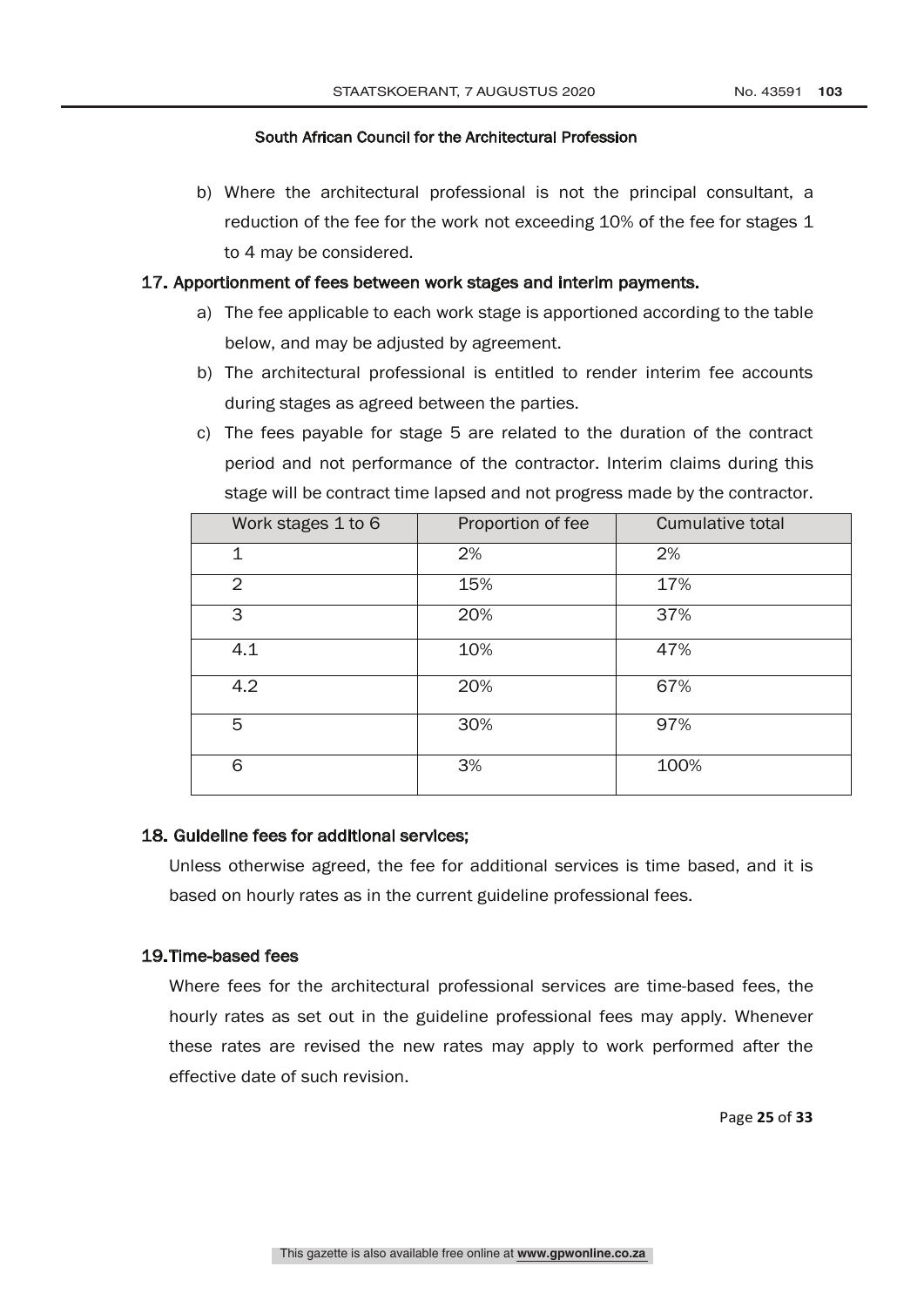#### 20.Guideline professional fees for alterations

The fee for work that includes alterations is based on the total project cost and increased for that portion of the work comprising or affected by alterations by 30% (130% of the fee).

#### 21.Guideline professional fees for additions

The fee for work associated with an addition to an existing building may not attract additional fees, except for that portion of work associated with the parts of the addition interfacing with the existing building. The fee for this latter work is increased by 30% (130% of the fee). Should it be necessary that the architectural professional survey, assess and/or prepare documentation for the existing building, the cost of this shall be charged on a time basis.

## 22.Guideline professional fees for services provided with respect to the restoration of buildings subject to heritage legislation

The fee for work that includes restoration of buildings subject to heritage legislation is based on the total project cost and increased for that portion of the work comprising or affected by heritage considerations by 40% (140% of the fee).

#### 23.Guideline professional fees for a project that includes repeated buildings

For a project consisting of a number of repeated buildings erected under a single building contract for a single client, the fee may be adjusted by agreement, subject to the architectural professional being retained for a full service and the repeated buildings being built on one site or a series of adjoining or closely related sites;

- a) either entirely apart from each other or linked with screen walls, common walls or other similar means; and repetitions of one or more prototype designs for units, blocks or elements and built from the repeated use of one or more sets of drawings and related documents with nominal or no modification for each re—use. This does not apply to similar floors or divisions in a multi storey building;
- b) The guideline professional fee for repeated buildings provides for a full fee applicable to the origination of the first building/s, referred hereafter as prototypes. Thereafter the fee adjustment is applied to each of the repeated prototypes.

Page **26** of **33**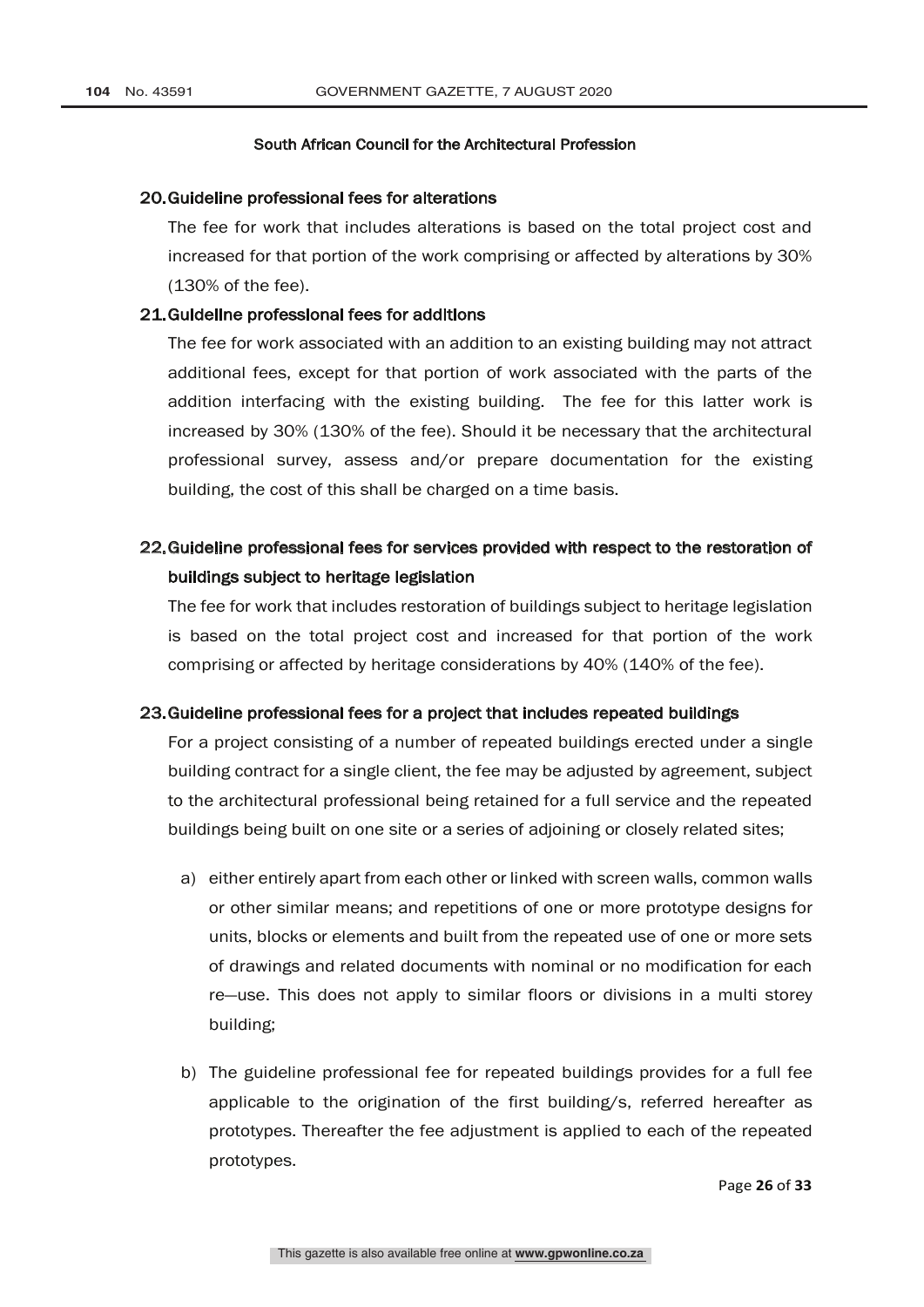- c) The adjusted fee applies to work stages 1 to 4 inclusive. The adjusted fee apportionment is 35% of the guideline professional fee for stages 1 to 4 inclusive;
- d) The adjusted fee does not apply to work stages 5 and 6. The full guideline professional fee for these stages shall apply.

# 24.Guideline professional fees for buildings repeated under separate building contracts.

An architectural professional is entitled to be paid full fees on the original building designs. Unless otherwise agreed, where repeated buildings are erected under separate building contracts and the drawings and related documents for a project are re-used for subsequent projects with nominal or no modification, the fee may be adjusted.

# 25.Guideline professional fees for an appointment where the architectural professional takes over work of another professional

The stage of completion shall be agreed upon, and an appropriate budget for the works agreed upon, and the fee for the work stages or the stage in which the service is commencing may be subject to an increase of 25%.

#### 26.Guideline professional fees for deployment of employees

Where an employee of the architectural professional is deployed on site for extended inspection or other agreed purposes, the amount of the reimbursement shall be the total cost of employment plus 30%.

#### 27.Extended initial contractual contract period

Page **27** of **33** a) In the event that the initial contract period is exceeded by more than 10% through no fault of the architectural professional, the architectural professional shall be remunerated for all additional work resulting from the extension of time at the hourly rates according to the effective professional guidelines fees together with related reimbursable expenses. The architectural professional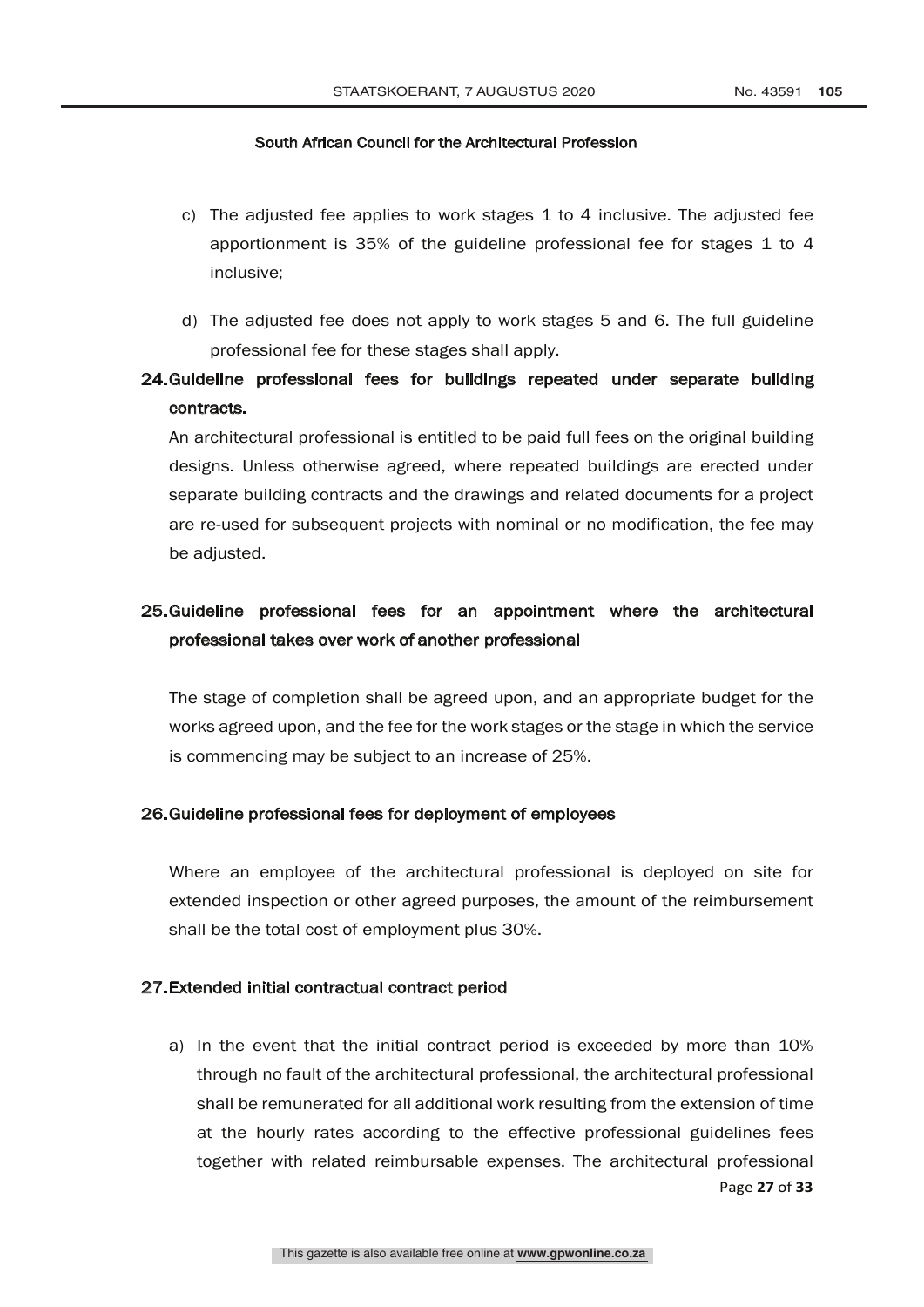shall inform the client in writing that the allocated period for providing professional services has been exceeded by 10% and therefore the services shall be charged at the hourly rates according to the current and effective professional guidelines fees together with related reimbursable expenses.

b) The fee for the services of the architectural professional during the contract period shall not be linked to a contractor performance or progress. The fees shall be assessed entirely independently.

## 28.Adjustment of guideline professional fees and disbursements

- a) The guideline professional fees and disbursements are based on the following parameters:
	- i. Scope of services;
	- ii. Scope of the project/works;
	- iii. Project programme;
	- iv. Cost of the works;
	- v. Cost of the project;
	- vi. Appointment of other consultants;
	- vii. Appointment of contractors.
- b) Should any material variation to the parameters as stated occur, the guideline professional fees and disbursements shall be adjusted.

## 29. Fast Tracking

a) Adjustment to the project programme, commonly known as 'fast tracking', that requires the application of additional resources by the architectural professional, may attract an additional fee. The architectural professional shall motivate to the client the additional resource needed to complete the project within the allocated time and shall be at the total cost of additional resources plus 30%.

## 30.Travelling time

a) Where the fee is a project cost-based fee, time charges shall apply at 100% of hourly rate for travel greater than 1 hour and 50 km per trip (being 2 hours and 100 km per return trip) or as negotiated between the client and the architectural professional.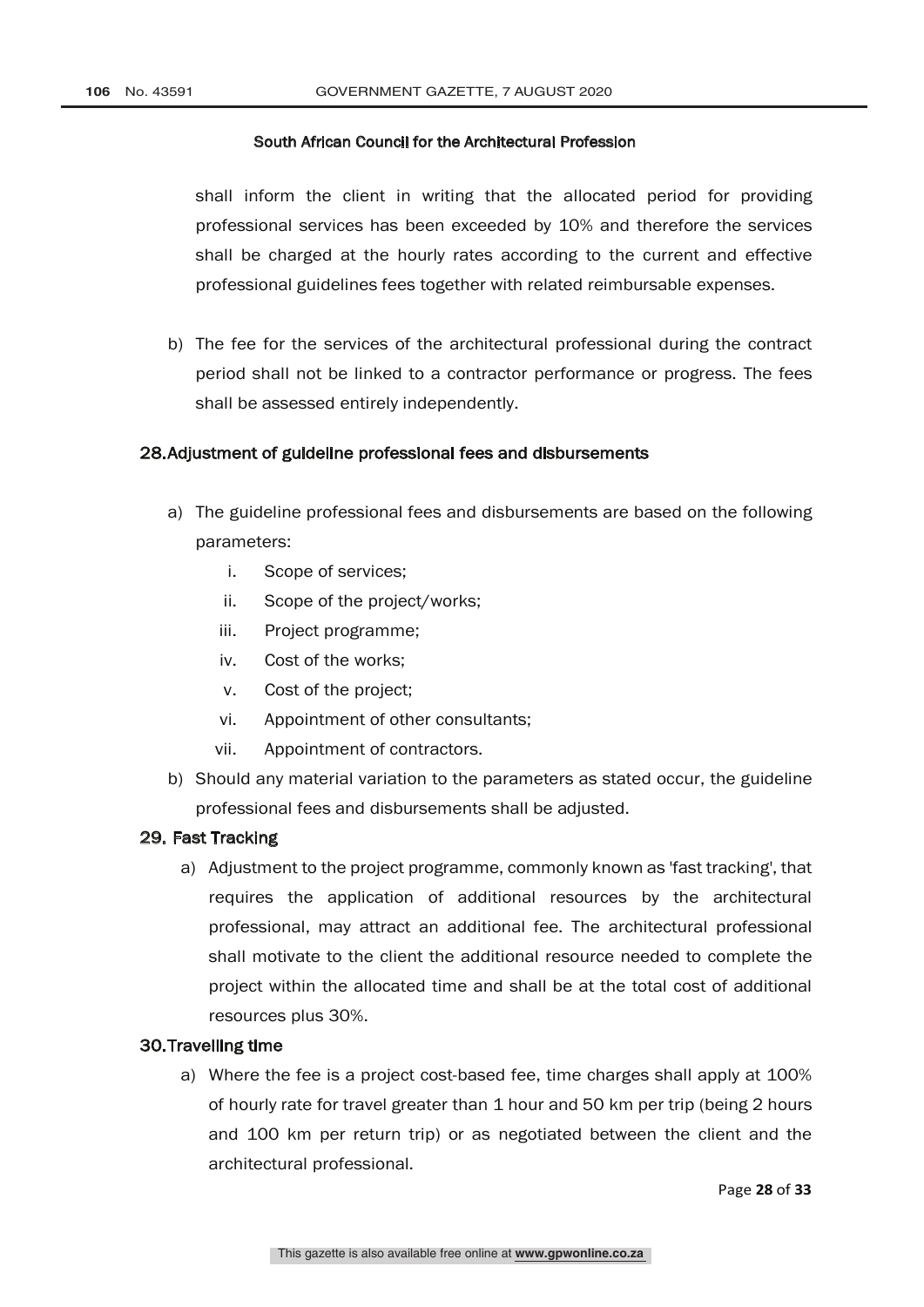b) Where the fee is on a time basis, time charges shall apply to the full round trip regardless of distance.

## 31.Guideline professional fees on termination by the client

- a) Where the agreement between the client and the architectural professional is terminated, the client shall pay for that portion of the service that has been executed by the architectural professional.
- b) Termination of the project shall attract an additional fee equal to 20% of the remaining fee that would have been payable had the project not been terminated.

#### 32.Guideline professional fees for dispute resolution services

- a) For acting as expert witness, adjudicator, mediator or arbitrator, the fee shall be in line with specialists' fees charged at the hourly rates published in the guideline professional fees.
- b) Where a project is referred to dispute resolution, architectural professionals retained on that project are to be reimbursed for the additional service required in relation to the dispute resolution processes according to the hourly rates published in the board notice as necessary.

## 33.Payment of professional accounts

a) The architectural professional's accounts are due and payable on presentation. The architectural professional shall be entitled to render interim accounts. Fee and reimbursement invoices may be invoiced separately.

## 34. Reimbursement of expenses

- a) In addition to the fees set out in this schedule, the client shall reimburse the architectural professional for all reasonable disbursements properly incurred and accounted for.
- b) The expenses contemplated may include the following:
	- i Specialised professional and other services;
	- ii Payments made on behalf of client for fees, submission fees for local authority and other statutory approvals as well as other charges for specialised professional and other services.

Page **29** of **33**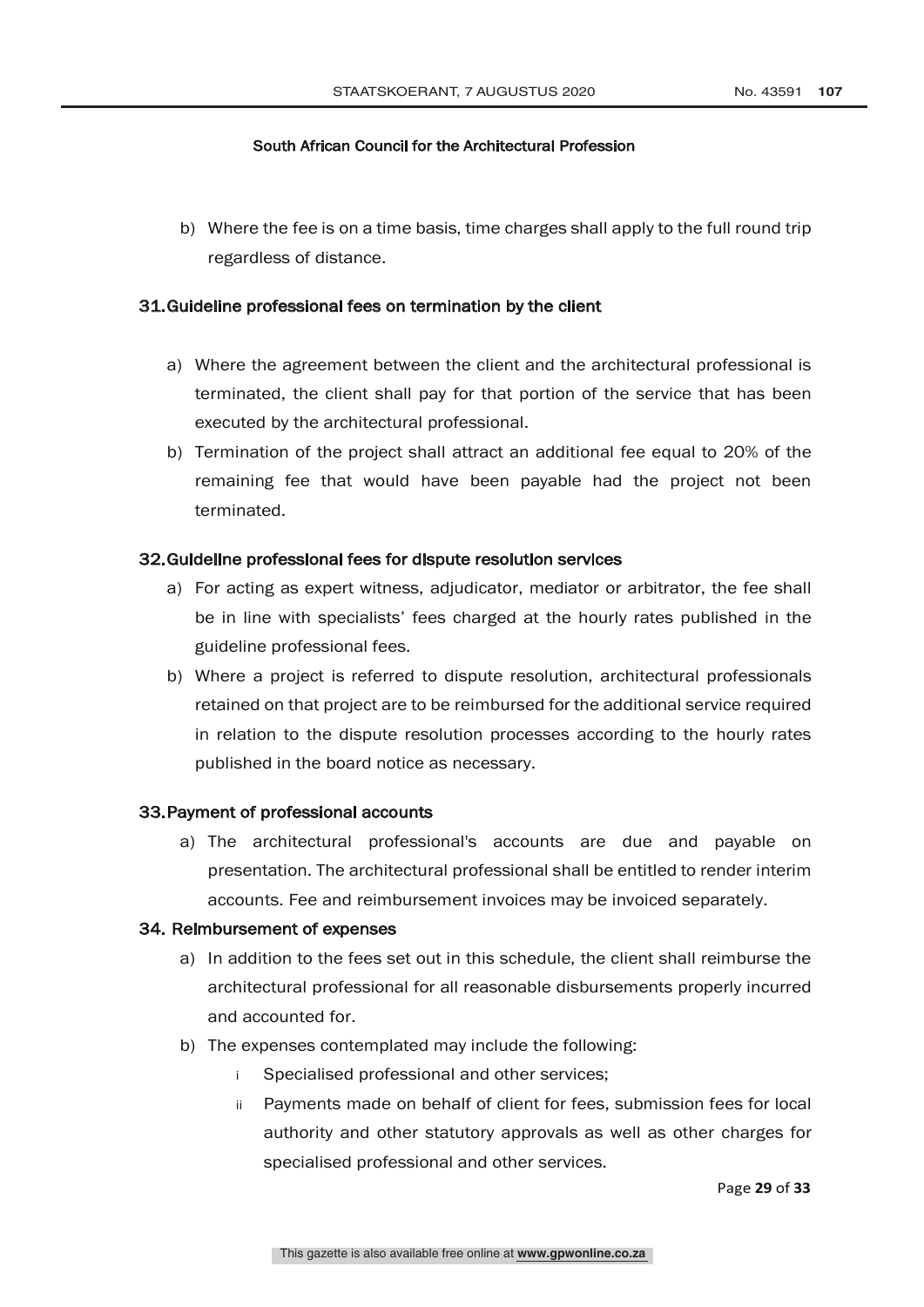- iii Travel
	- Travel mileage;
	- Parking;
	- Toll fees;
	- Car hire;
	- Airfare;
	- Train;
	- Bus;
	- Taxi;
	- Uber/Bolt or the likes
- iv Subsistence
	- Accommodation;
	- Subsistence allowance;
	- Special daily allowance;
- Postage
	- Special postage;
	- Postage
	- Courier;
- vi Documentation
	- Typing of original/master per A4;
	- Duplication in white paper (A3 & A4 sizes);
	- Duplicating in coloured paper (A3 & A4 sizes);
	- Duplication in colour (A3 & A4 sizes;
	- Document binding;
	- Scanning of drawings and documents;
	- Duplicating of drawings (A3 to A4);
	- Plotting on 80g plain paper (A3 to A0);
	- Plotting on 80g plain paper in colour (A3 to A0);
	- Plotting on quality paper (A3 to A0;
	- Plotting on quality paper in colour (A3 to A0);
	- Purchase of documents and research material required for project;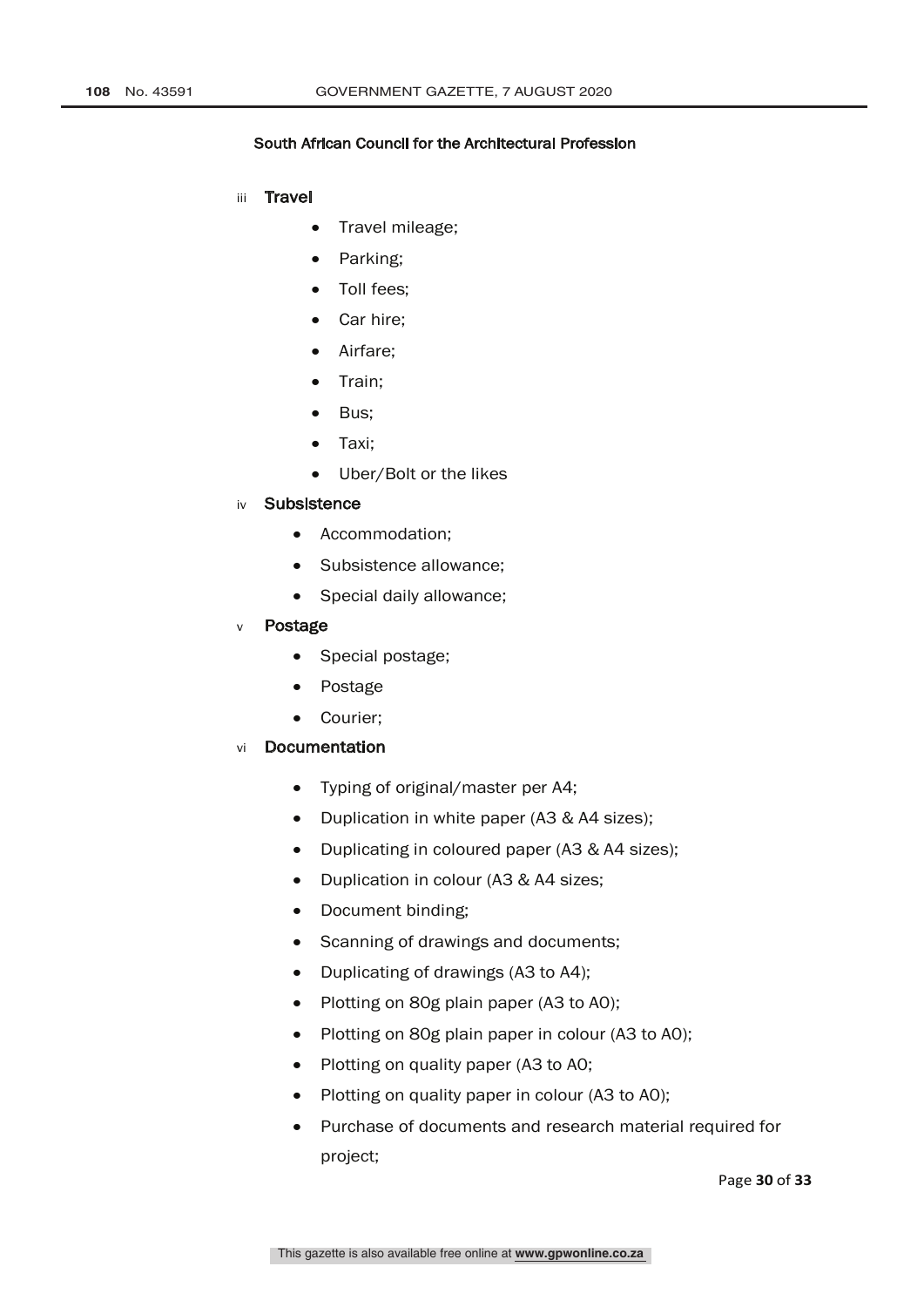- CD with project-related information;
- vii Special quotes
	- Maps;
	- Models:
	- Presentation;
	- Photography;
	- Artwork
- viii Specialised computer software
- ix Time limited software subscriptions incurred specifically for the project
- x Other
	- Any other disbursement requested by and/or agreed to by the client.
- c) A relevant guideline rate may be applied. Refer to Guideline professional fees.
- d) A minimum of 10% of the cost of the disbursement may also be claimed for attendance where a project cost-based fee applies and/or where there is no time-based reimbursement for attendance

#### 35.Claims to be separate and not set-off

- c) Should a client allege a claim against the architectural professional, a contractor or any other party involved in the project, such claim shall be dealt with on its own merits.
- d) A client is not entitled to withhold payment of fees or disbursements or part thereof due to the architectural professional, based on the alleged claim, the client shall make payment without any set-off and waives all rights to any such set-off.
- e) Should a professional error, omission and/or negligence be implied, dispute resolution or litigation shall be used to claim from the architectural professional.
- f) No penalties shall be applied on professional service agreement contracts.

## 36.Regular invoicing

Page **31** of **33** Invoicing in line with the completed work stages as required by the Value-Added Tax Act, 1991 (Act No. 89 of 1991) is accepted as good practice and is deemed to be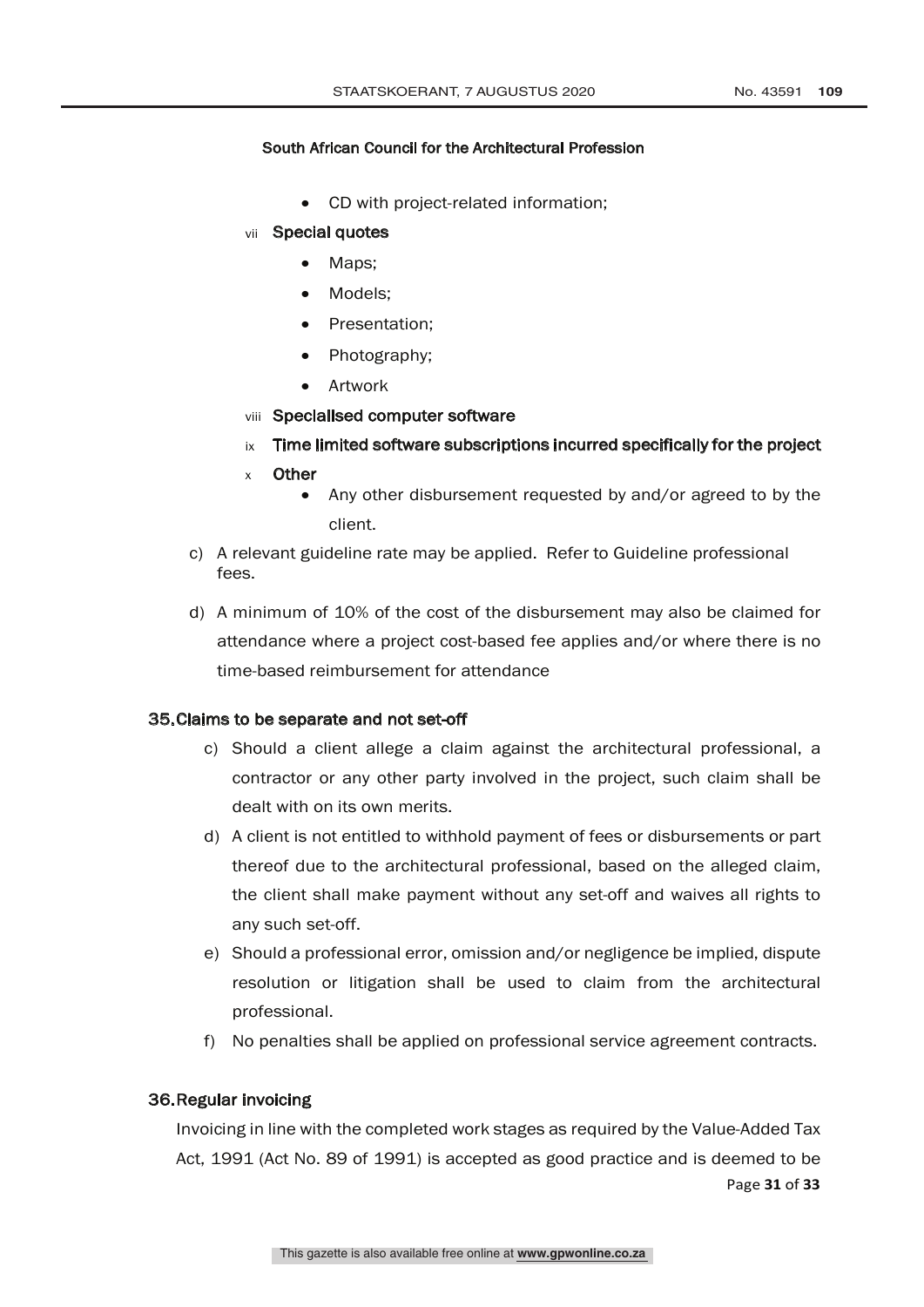the basis of the agreement between the client and architectural professional. Additionally, regular invoicing as agreed with the client may be considered.

#### 37.Engagement of architectural professionals

- a) A professional service is deemed to be subject to an appropriate formal written agreement in which the rights and obligations of the parties and the terms and conditions of service are clearly recorded.
- b) The specific service is agreed on, and the basis for the calculation of professional fees is recorded.
- c) The parties shall also agree on the following:
	- the agreed service to be provided;
	- authority of the architectural professional;
	- the architectural professional's ownership of the intellectual property or copyright;
	- limits to responsibility;
	- limit to professional liability to a term of five (5) years;
	- payment of invoices;
	- interest on overdue invoices;
	- disputed invoices;
	- suspension or deferment;
	- termination of engagement;
	- damage to; or destruction of the works and
	- dispute resolution provisions.
- d) The expectation is that the agreed fees are based on a budget for the works to ensure that the fees are calculated on the anticipated final project cost. A realistic value of the work has to be done to determine fees.
- e) Where a Professional Architect registered with SACAP is employed in a standard service, such Professional Architect shall be appointed to fulfil architectural services, principal consultant and principal agent services. The

Page **32** of **33**